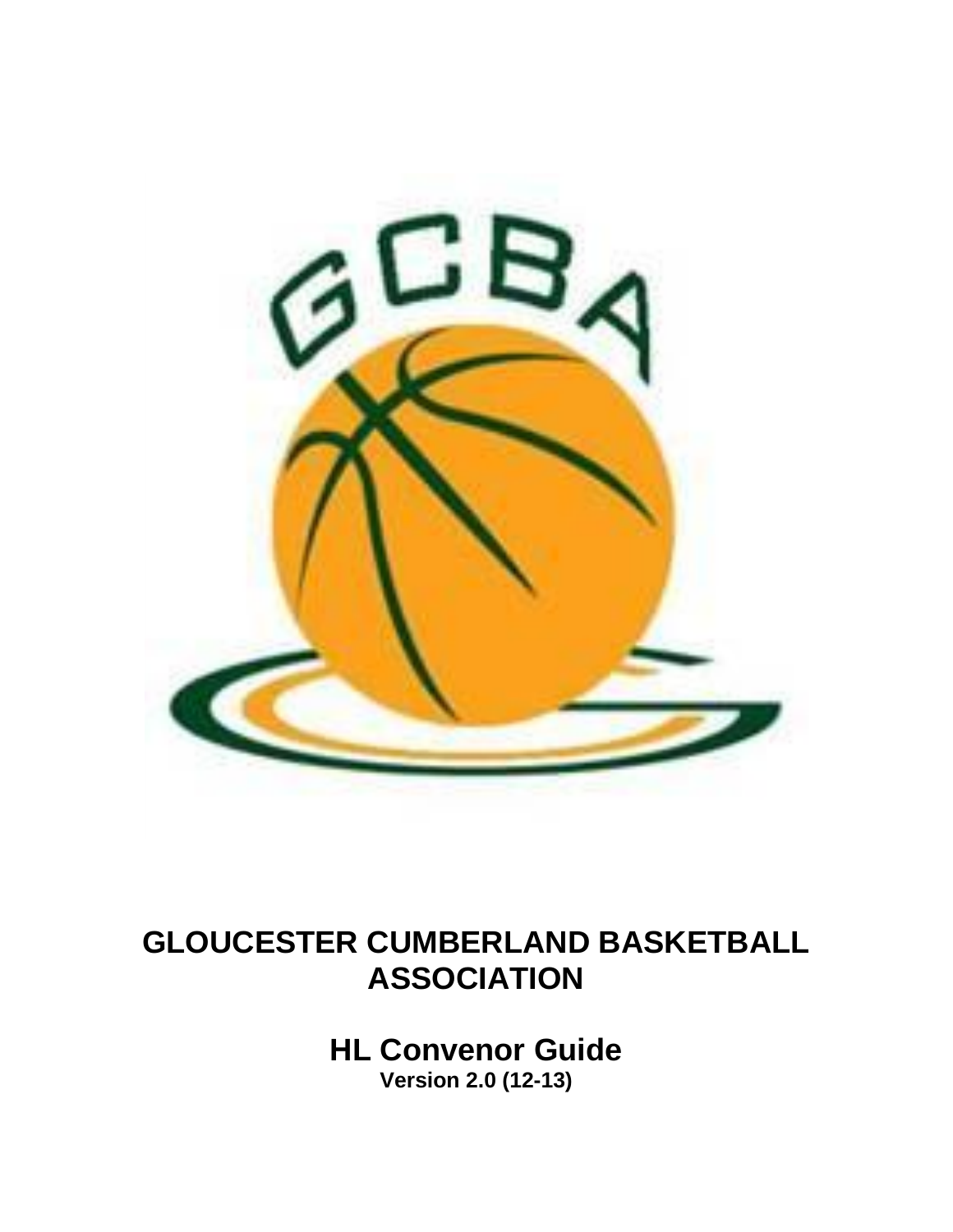## **Table of Contents**

| 6.1  |  |
|------|--|
| 6.2  |  |
| 6.3  |  |
| 6.4  |  |
| 6.5  |  |
| 6.6  |  |
| 6.7  |  |
| 6.8  |  |
| 6.9  |  |
| 6.10 |  |
| 6.11 |  |
| 6.12 |  |
| 6.13 |  |
| 6.14 |  |
| 6.15 |  |
|      |  |
| 7.1  |  |
| 7.2  |  |
|      |  |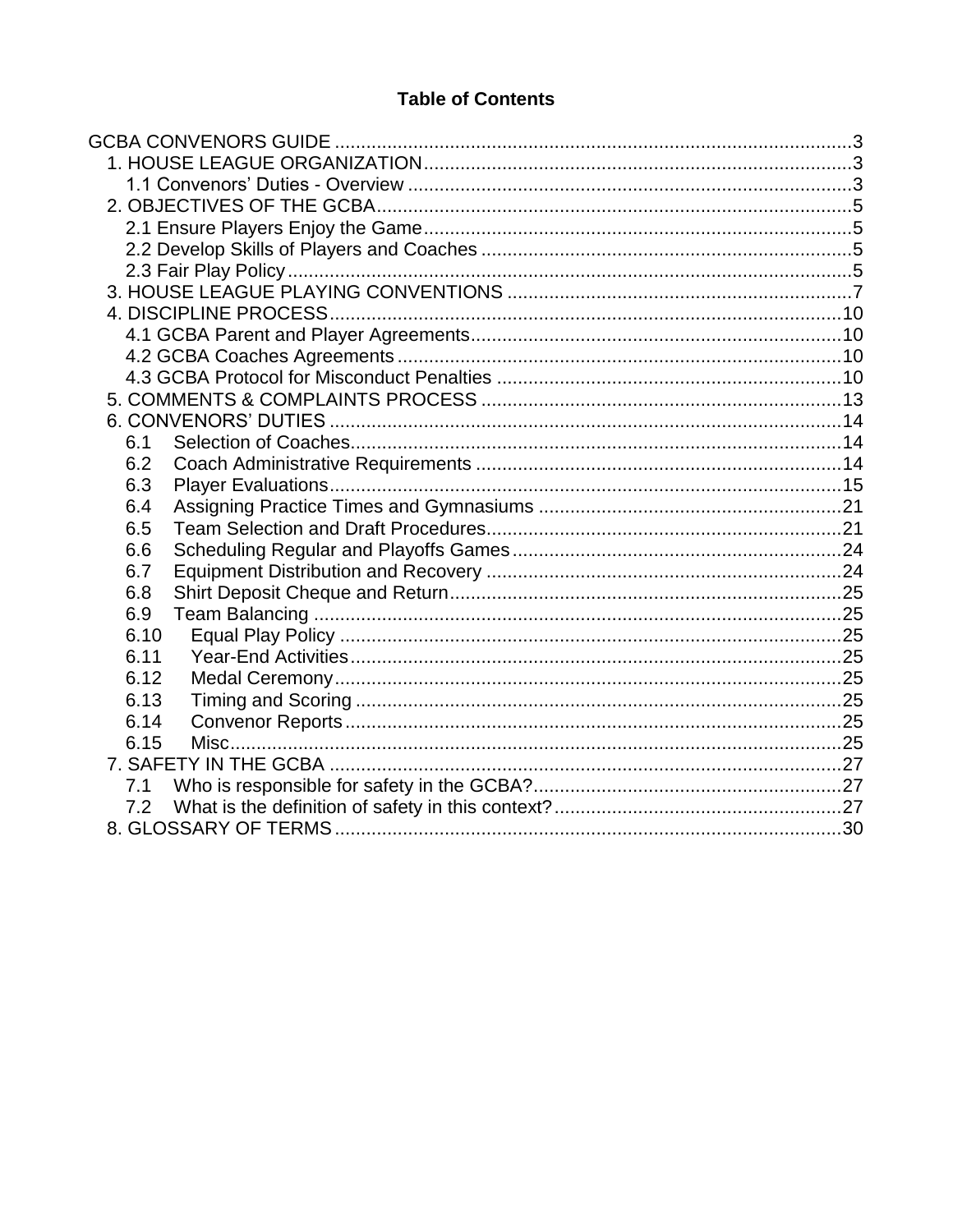## <span id="page-2-0"></span>**GCBA CONVENORS GUIDE**

The following document is a high-level overview of some of the duties, authorizations, expectations and documents required by the HL Convenors. The items outlined within are meant to be used as guides and helpful tools in order to make your tasks this season as easy as can be. They are comprised of best practices and lessons learned from previous years and are strongly recommended.

## <span id="page-2-1"></span>**1. HOUSE LEAGUE ORGANIZATION**

The Gloucester Cumberland Basketball Association (GCBA) House League Organization is comprised of a Vice President who oversees the House League operations, one Girl's Division Director, one Boy's Division Director, ten Division Convenors and one (or two) Selects Program Convenor(s). The volunteer coaches number in excess of 100 with over 1000 players registered and participating.

#### **1.1 Convenors' Duties - Overview**

<span id="page-2-2"></span>Each Division Convenor shall, on behalf of the GCBA Executive to whom he is at all times accountable, oversee the operation of his/her division. It shall be the duty of the Division Convenor, or a duly appointed representative to:

- **1.1.1** Co-ordinate the identification and *[selection of suitable coaches](#page-13-1)* for his/her division with the assistance of the respective Directors and the VP House League.
	- a. Discuss any special *[administrative requirements](#page-13-3)* (e.g. Police Checks, Coach Profiles) with the coaches as required.
- **1.1.2** Co-ordinate the *[evaluation of each house league player](#page-14-0)* at the beginning of the year.
- **1.1.3** Co-ordinate the selection of teams and ensure competitive balance.
	- a. Team selection can either be done by the Division Convenor themselves or through the *[draft process](#page-20-1)* and includes assigning *[practice times and](#page-20-0)  [gymnasiums](#page-20-0)* to each team in his/her division.
	- b. Ensure *[Team Balancing.](#page-24-1)* The Division Convenor shall have full authority within his division to move players to teams of a category/level commensurate with individual abilities within an appropriate period of time.
- **1.1.4** *[Schedule regular league and playoffs](#page-23-0)* in accordance with Appendix "C".
- **1.1.5** Co-ordinate the *[delivery of / recovery of any equipment](#page-23-1)* at the beginning/end of the season with the coaches and players.
	- a. Includes co-ordinating the collection of the *[shirt deposit](#page-24-0)* cheque, issuing of jerseys once cheque collected, and the return of the cheques when the jersey is returned at the end of the year.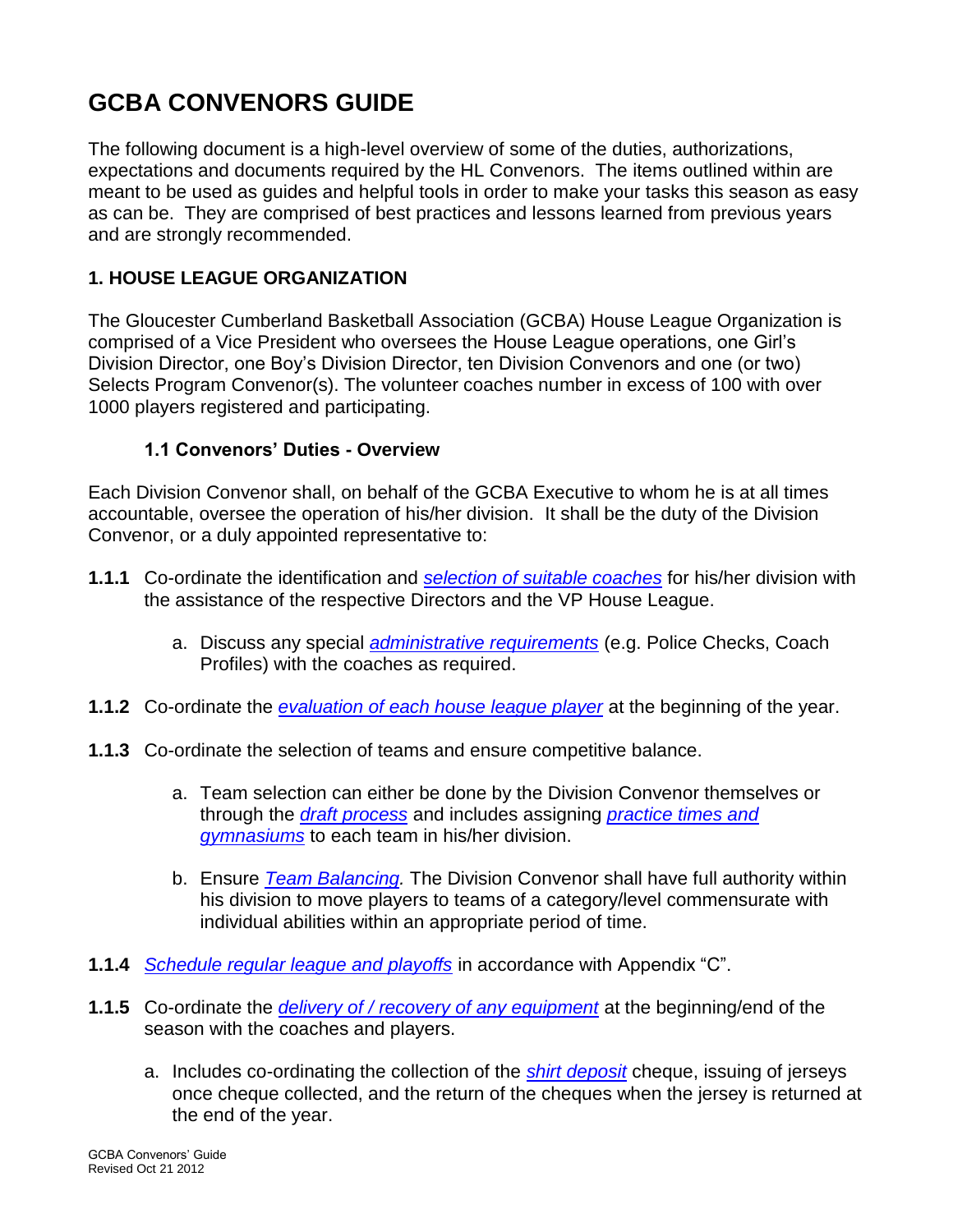- **1.1.6** Attend games in the division and to ensure that the *[objectives of the GCBA](#page-4-0)* are being met to the greatest extent possible.
	- a. Ensure that the Rules and Regulations are followed by players and team officials in their divisions. Their authority shall complement, but in no way supersede the authorities of referees.
	- b. Discuss principles and policies with team officials when they feel it necessary, and must at all times be accorded this right by team officials.
	- c. Ensure that coaches are aware of the goals, expectations and philosophy of the GCBA.
	- d. Serve as the principal liaison between the division, the Director and VP House League.
	- a. Hold regular meetings/discussions with the coaches to relay information or obtain feedback.
- **1.1.7** Ensure that *[equal play](#page-24-2)* by all players is followed.
- **1.1.8** The Division Convenor shall recommend to the Discipline Committee *[disciplinary](#page-9-0)  [action](#page-9-0)* against players or team officials when warranted.
	- a. In cases of flagrant misconduct, public displays of anger or other actions deemed to be sufficiently severe, the Convenors shall take such action as they deem necessary and as defined in the GCBA Disciplinary Policy.
	- b. The convenor shall *[report directly to the Referee-in-Chief](#page-9-3)* of any misconduct on the part of the referees or minor officials.
	- c. Promptly *[notify the Director of any difficulties, or potential difficulties](#page-9-3)* (this could be player, parent, facility or official related) within his/her division.
- **1.1.9** Preside over *[medal ceremony](#page-24-4)* (optional) at tournament time at the end of the year.
- **1.1.10** Ensure that each coach or manager provides a representative to serve as a minor official (*[Timing and Scoring](#page-24-5)*) at each game.
	- a. Note In other words, the Convenor's job is not to run the time clock
- **1.1.11** Submit *[Convenor Reports](#page-24-6)* at the designated time to the Director as follows:
	- a. **Report 1** Mid November
	- b. **Report 2**  End of March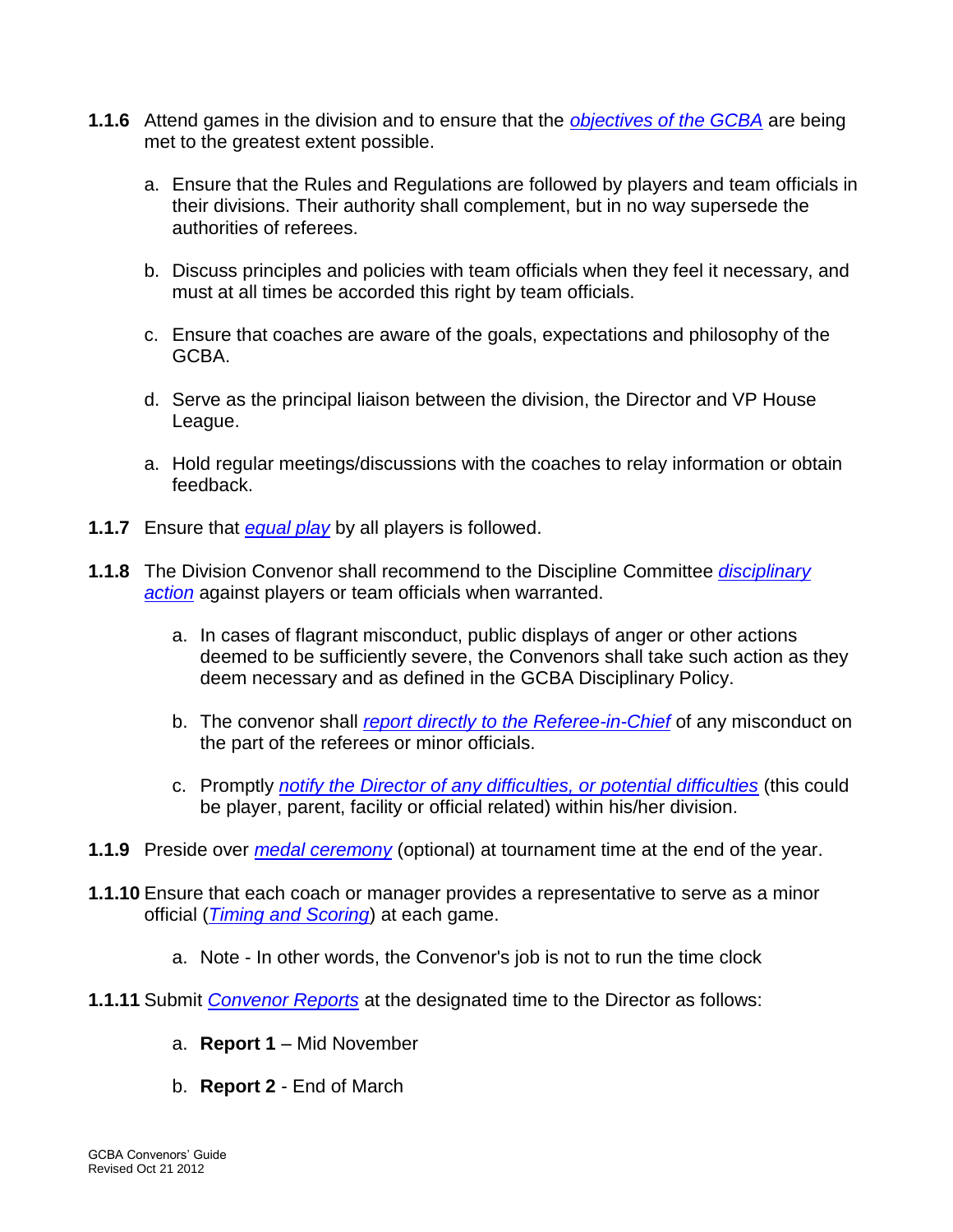## <span id="page-4-0"></span>**2. OBJECTIVES OF THE GCBA**

#### **2.1 Ensure Players Enjoy the Game**

<span id="page-4-1"></span>It is one of the objectives of the GCBA to promote fun, recreation and healthful enjoyment for all who desire to participate in basketball.

#### **2.2 Develop Skills of Players and Coaches**

<span id="page-4-2"></span>The GCBA is also committed to instruction and development of youth and coaches, giving due consideration to the variance of individual skills and capabilities.

#### **2.3 Fair Play Policy**

<span id="page-4-3"></span>The GCBA is committed to providing a sport and work environment in which all individuals are treated with respect and dignity. To that end, the GCBA has established a Fair Play policy consistent with that of Basketball Ontario. Through its Fair Play policy, the Athletes' Behaviour Agreement, the Coaches' Behaviour Agreement and the Parents' Behaviour Agreement, the GCBA is committed to maintaining appropriate behaviour of its members and spectators. Appropriate behaviour must be maintained at all times and displays of temper will not be tolerated. Any incidents of verbal or physical abuse of team players, spectators, coaches or officials will be dealt with promptly.

The following points are from Basketball Ontario for Spectators and provide the basics. Please refer to the complete policy posted on the GCBA website.

- **2.3.1 Fair Play Definition**  Anyone watching a particular athletic activity or event whether sitting or standing is considered a spectator. A spectator may be a parent, a relative, friend, team-mate, opposing player, administrator or coach not directly involved in the game. Spectators are an important part of any athletic activity, however they are not essential. Spectators should never influence the outcome of an event and must never pose a distraction to players, other spectators, timers, scorekeepers or referees.
- **2.3.2 Fair Play Goal Statement**  Anyone in an audience watching a Basketball Ontario sanctioned event will be expected to adhere to the Guidelines for Behaviour.
- **2.3.3 Actions**  Always model mature behaviour consistent with that of Basketball Ontario's Guidelines for Behaviour.
	- Support the game of basketball!
	- Stress the importance of participation
	- Avoid spectator imposed pressures to win.
	- Be supportive of the athlete, team, coach, opponents and officials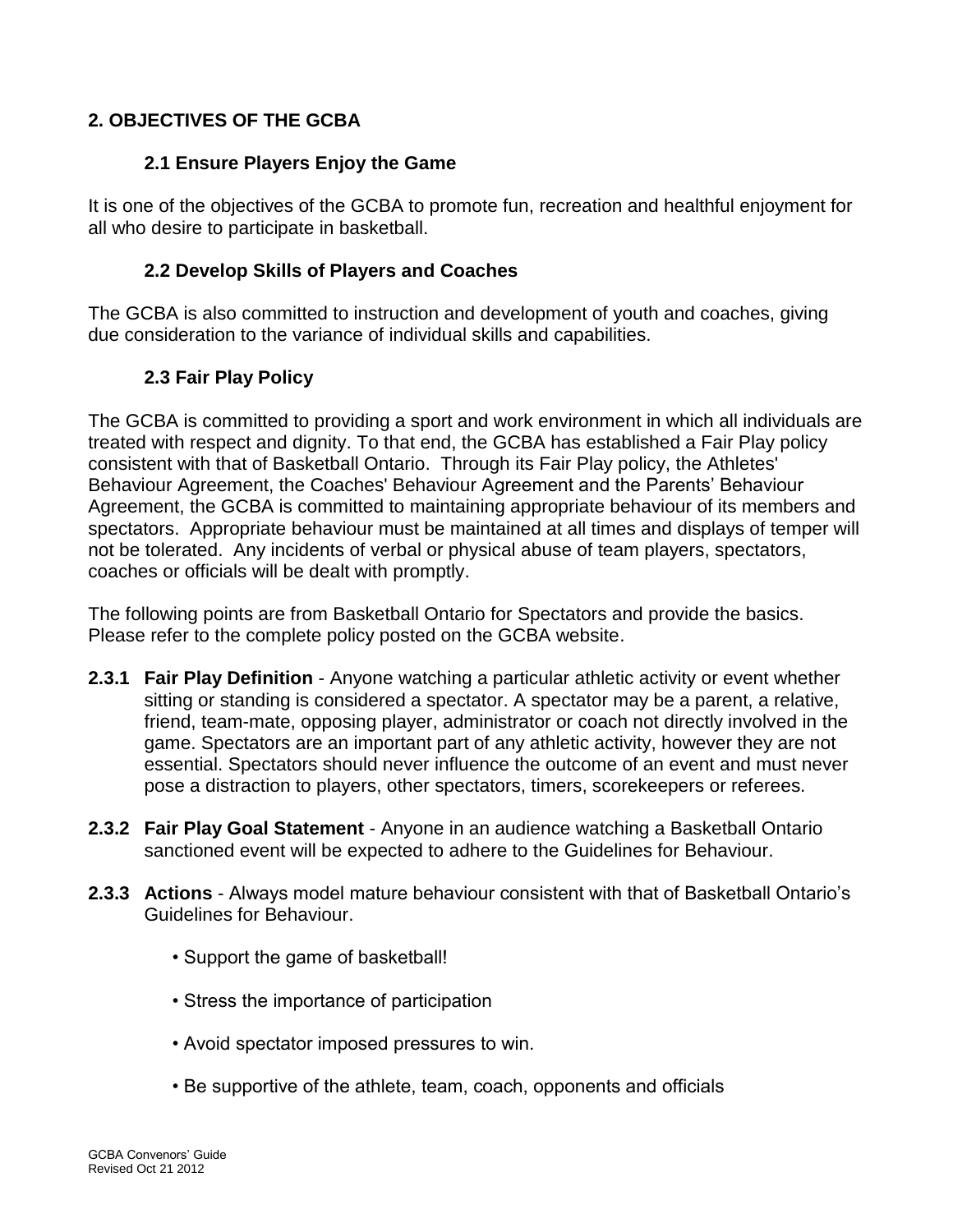• Maintain a supportive, constructive atmosphere conducive to personal development

• Refrain from negative communication with players, coaches, the scorers' table or game officials.

• Remain in the spectators' section, and refrain from entering the playing area at any time.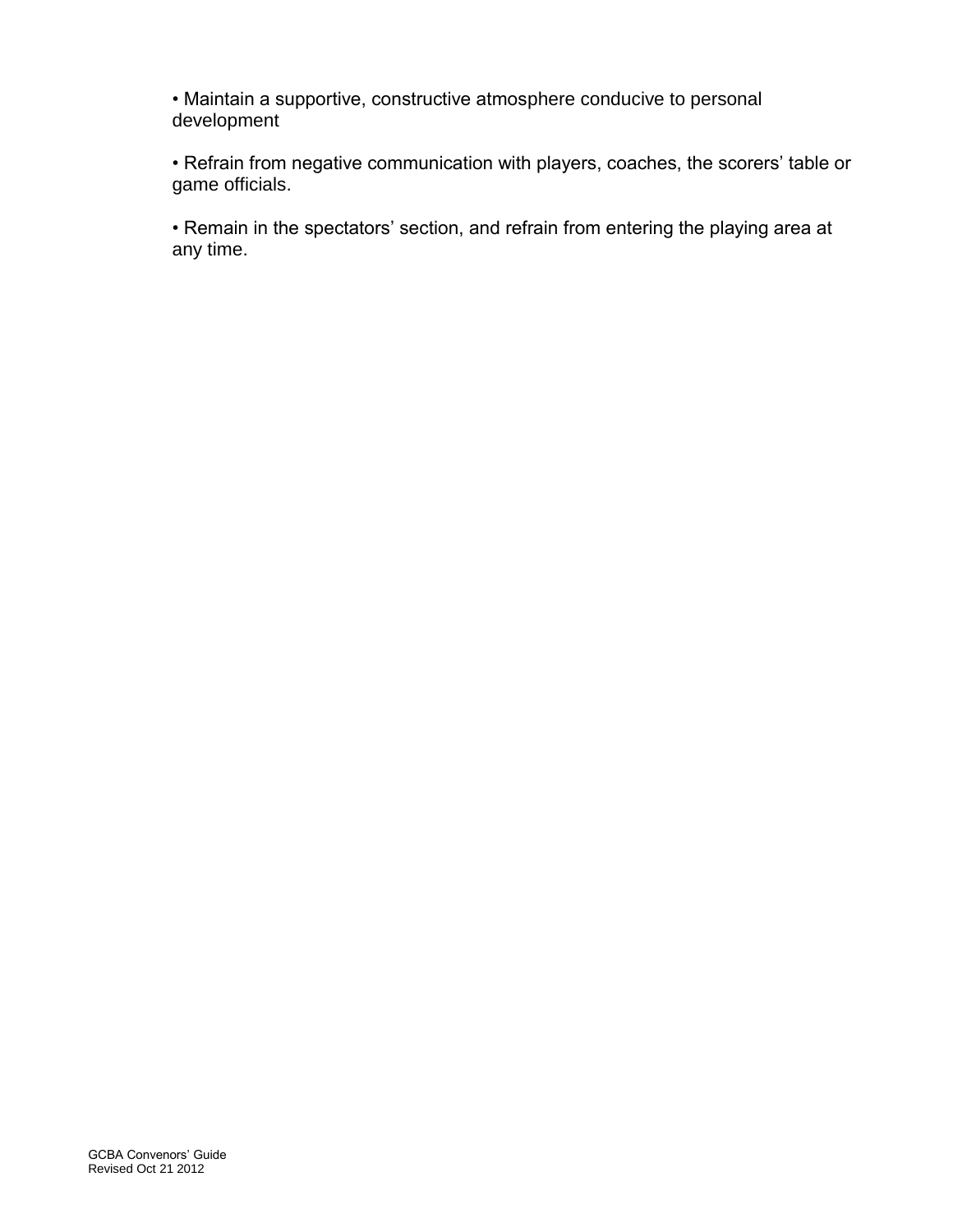## <span id="page-6-0"></span>**3. HOUSE LEAGUE PLAYING CONVENTIONS**

The following are several special playing conventions of the GCBA House League. They are slight modifications/revisions to the official FIBA rules in order that we stay inline with the GCBA Objectives.

Note - please refer to the most current version of GCBA HL Conventions found on the website. <http://www.gcba.ca/about-us/policy-guidelines-manuals-forms.aspx>

- **3.1.1 Start of Game** All games shall start at the scheduled time.
	- $\bullet$  If a team is not ready to start, the game will be forfeited (2-0).
	- A team with less than five legal players dressed and on the court at the start of the game is considered not ready.
	- If the other team can share some players an exhibition game may be played, or a team practice may be held during the remaining scheduled time.
- **3.1.2 Player Status** Coaches will identify all players who have arrived and their playing status before the start of the first shift.
	- For safety purposes, coaches shall also ensure that the players are wearing no jewellery (watches, rings, necklaces etc), hair tied back (if appropriate) and have their fingernails trimmed.
	- Safety alert bracelets are allowed but must be fully taped to the wrist. Glasses should be strapped.
- **3.1.3 Checking In**  All players shall report to the scorer's table at the beginning of each shift and clearly identify their number.
- **3.1.4 Late Arrivals** Players who arrive late must check in with the score's table when they arrive.
	- Players who arrive late but prior to the start of the 2nd shift will not miss any shifts.
	- Players who arrive later (once the 2nd shift has begun), will only play in the 2nd half of the game and will play the regular number of shifts, (i.e. 2 for the most part). In other words, a player who arrives during the 2nd shift or later will not be allowed to make up the lost shifts in the 2nd half of the game.
- **3.1.5 Quarters and Shifts**  The game consists of 8 4 -minute shifts.
	- In the event of time limitations, the Convenor shall authorise running time to be used if needed.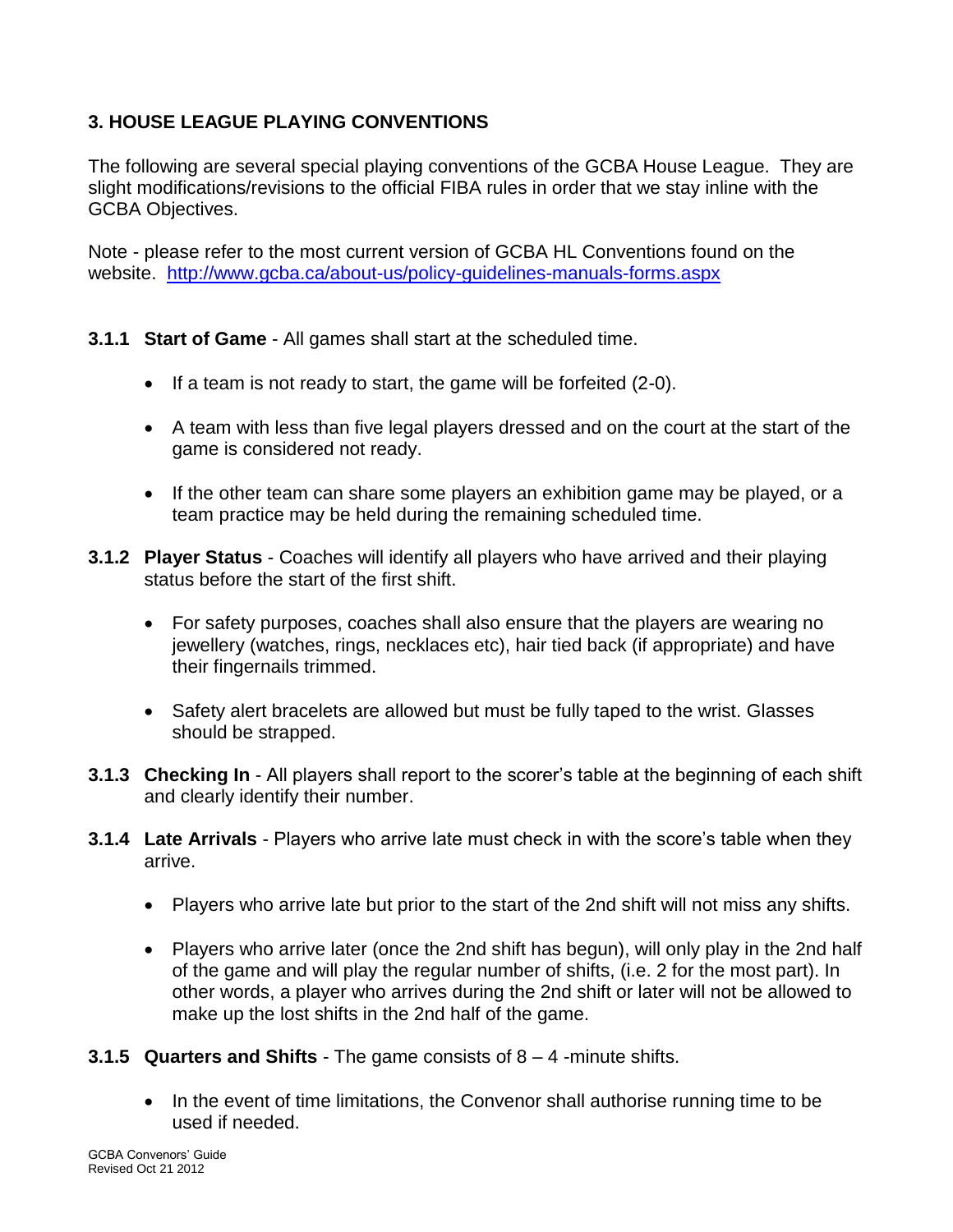- **3.1.6 Half time**  Time permitting, there shall be a five-minute rest between halves. Breaks between shifts shall be sufficient enough to allow the players to check in and match up defensively.
- **3.1.7 Zone Defence**  Novice, Atom and Bantam Divisions will NOT be allowed to employ a zone defence. Man-to-man defence only. Referee trainers make the call if they are available. See Referee handbook.
- **3.1.8 Full Court Pressure** Full court pressure is allowed in all divisions with the following exceptions: Novice where half-court defence will be played at all times, and Atom where full-court will be allowed after X-mas.
- **3.1.9 15 Point Rule**  If a team is ahead by fifteen points or more, there will be no full court pressure allowed; teams must play half court defence. This does not apply for the Juvenile division.
- **3.1.10 Score Sheets**  Coaches must sign score sheets at the end of the game to indicate they concur with the final score.
	- Any issues must be noted on the score sheet.
	- It is the responsibility of the convenors and coaches to ensure the forms are completed properly. Samples will be provided to each division.
- **3.1.11 Uniforms**  All players must have the proper jersey to play and it must be tucked in the player's shorts.
	- If a T-shirt is worn beneath the jersey, it must be white when the player is white (home) and GCBA green when the player is green (visitor).
	- Shorts must be worn; exceptions will only be made for religious reasons. See Referee handbook.
- **3.1.12 Equal Participation**  Except for injury, illness, discipline or fouling out (doesn't count as a shift for substitution); equal participation shall be adhered to.
	- Should a substitution be required in case of injury, illness, discipline or fouling out, the player playing the majority of the period shall be counted as playing the full period.
	- No player shall play more that one shift more than any other player on the team, who has played the least.
	- It is the coach's responsibility to ensure equal participation. No correction on the score sheet will be accepted by the table officials. The coach should check and correct for equal participation at the beginning of the seventh shift.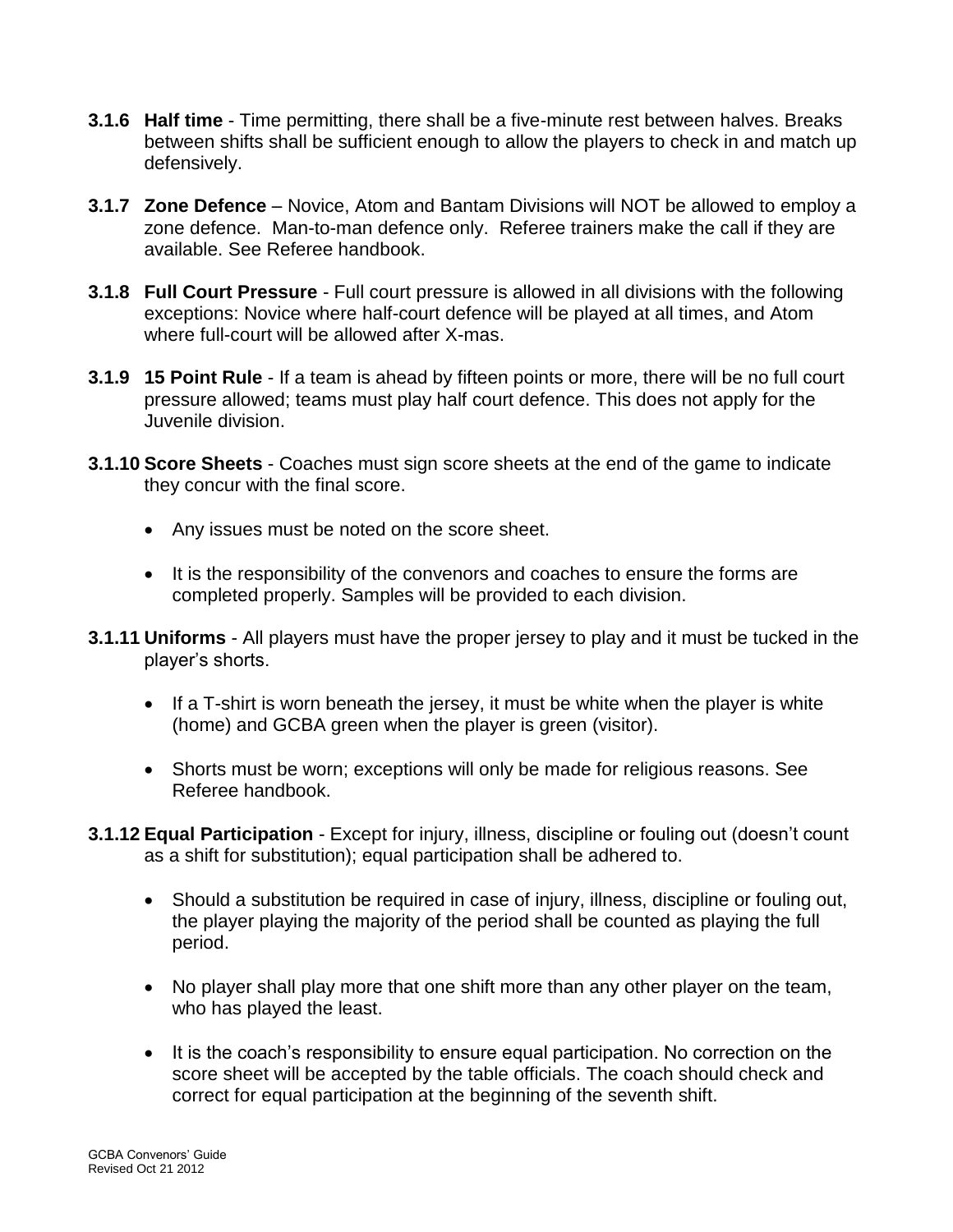- With the approval of the Convenor, the equal participation rule for a particular game may be waived, for disciplinary purposes.
- **3.1.13 Flagrant Fouls** All flagrant fouls shall be reported to the Convenor and the Refereein-Chief. A description of the offence will be recorded on the back of score sheet by the head referee.
	- Flagrant fouls called during a game shall carry an additional league penalty one game suspension, enforced in the next scheduled game the player attends. See Discipline Process
	- The GCBA Disciplinary Committee reserves the right to take further disciplinary action for this type of unsportsmanlike behaviour.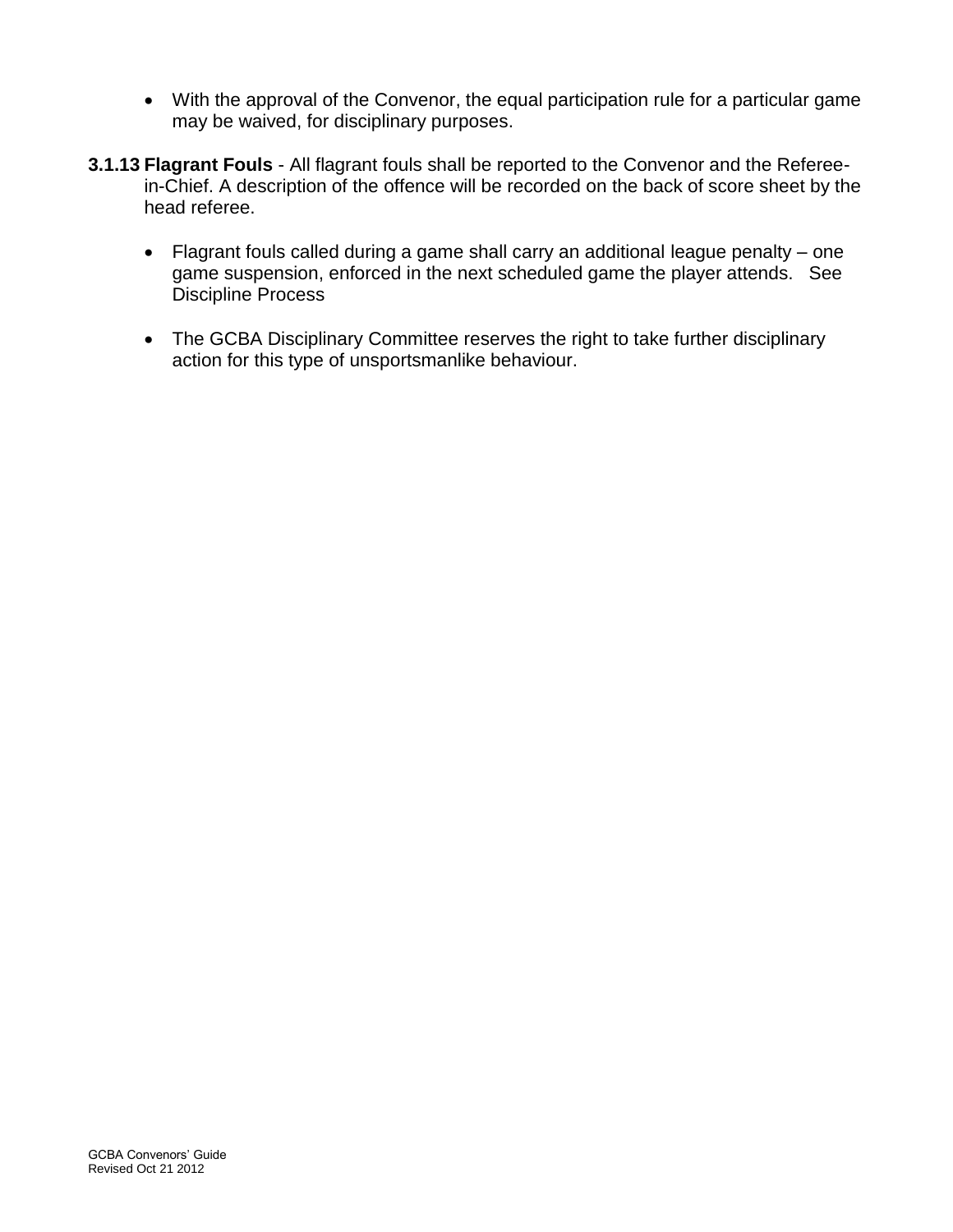## <span id="page-9-0"></span>**4. DISCIPLINE PROCESS**

## **4.1 GCBA Parent and Player Agreements**

<span id="page-9-1"></span>The Parent and Athlete Agreements serve to remind participants of the expected behaviours at (or during) a GCBA sanctioned event.

These forms are distributed during the Registration process and by signing the waiver; parents and players agree to abide by all the guidelines set-out by the GCBA.

NOTE - There is no need to redistribute or collect these forms.

However, it is highly recommended that remind your coaches of these agreements, as these in turn will assist the coach in dealing with difficult parents or players, should the situation arise.

## **4.2 GCBA Coaches Agreements**

<span id="page-9-2"></span>GCBA Coaches are a valuable resource and make the heart and soul of a successful season. The Coaches Agreement serves to outline the behavioural expectations of the GCBA Coach and some of the consequences in failing to abide by them.

At the Coaches Orientation, the VP HL will discuss the Disciplinary Process, the expectations of coaches as representatives of the GCBA, and the consequences for poor behaviour.

As is common, many coaches miss the initial Orientation or volunteer after the Orientation; therefore it is important as a Convenor to remind all coaches of these expectations.

At the start of the season, a simple email to your coaches is an effective method to distribute the Coaches Agreement and remind them of their expectations.

NOTE – There is no need to collect signed copies of these forms. Whether coaches choose to read the documents or not does not change the Penalties applied for an infraction.

It is however, highly recommended that you ask the coaches to respond electronically to confirm that they have received the email.

## **4.3 GCBA Protocol for Misconduct Penalties**

<span id="page-9-3"></span>As with any organization involving competition, a process is required to guide all coaches, convenors, and administrators in the handling of difficult discipline situations. Unfortunately, in the heat of action, some individuals, players, coaches and even spectators, have difficulty in controlling their emotions. In the majority of cases, individuals can be counselled verbally and no formal disciplinary action need be taken.

Please refer to the most current Discipline Process for more details.

The following is an extract for easy reference: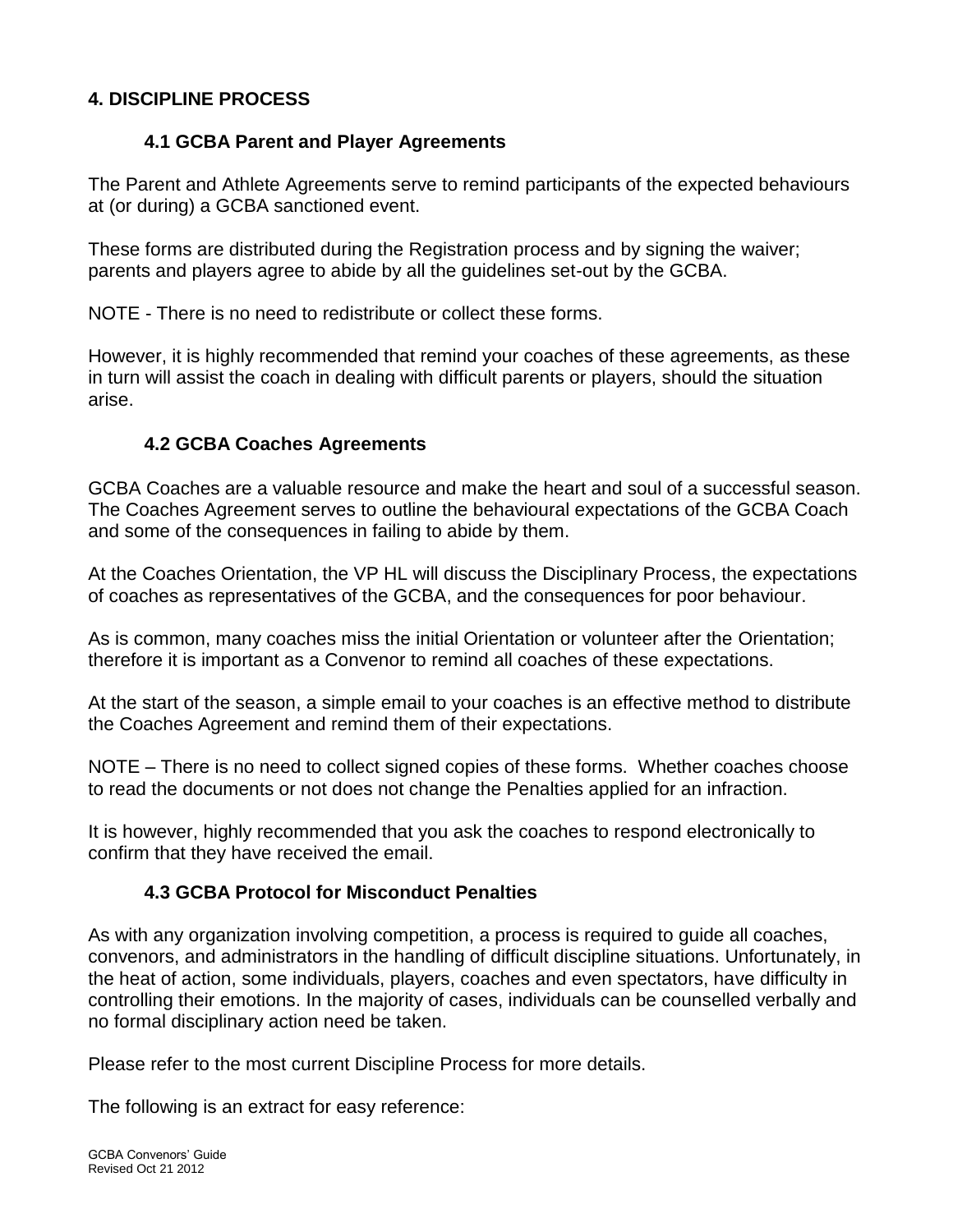| <b>Role</b> | <b>Infraction</b>                                                                                                                                                                                                                                                                                          | <b>Penalty</b>                                                                                                                                                                  | Penalty to be assessed<br>by                                                                                                                      |
|-------------|------------------------------------------------------------------------------------------------------------------------------------------------------------------------------------------------------------------------------------------------------------------------------------------------------------|---------------------------------------------------------------------------------------------------------------------------------------------------------------------------------|---------------------------------------------------------------------------------------------------------------------------------------------------|
| Player      | Verbal abuse of another player, a<br>coach, an official, a minor official<br>or a spectator <b>after a first</b><br>warning has been issued.<br>Warnings will be tracked on<br><b>Incident Reports.</b> A warning can<br>be in the form of a verbal warning<br>or a technical foul in a game<br>situation. | First incident: Suspension for one<br>game<br>Second incident: Suspension for<br>two games<br>Third incident: suspension for<br>remainder of season                             | First incident: Coach or<br><b>RIC</b><br>Second incident: Coach,<br><b>RIC or Convenor</b><br>Third incident: VP, RIC<br>or Discipline Committee |
| Player      | Double technical foul in a game                                                                                                                                                                                                                                                                            | Automatic one-game suspension                                                                                                                                                   | Referee, Convenor, RIC                                                                                                                            |
| Player      | Any deliberate violent threat or<br>attack on any other player, coach,<br>official, minor official or spectator                                                                                                                                                                                            | Immediate suspension pending<br>investigation or hearing by<br><b>Convenor</b> or VP.<br>Penalty must be at least a two<br>game suspension, can be a full<br>season suspension. | <b>Convenor</b> or VP.<br>Full season suspension<br>may involve Discipline<br>Committee as needed.                                                |
| Coach       | Verbal abuse of another player, a<br>coach, an official, a minor official<br>or a spectator <b>after a first</b><br>warning has been issued.<br>Warnings will be tracked on<br><b>Incident Reports.</b> A warning can<br>be in the form of a verbal warning<br>or a technical foul in a game<br>situation. | First incident: Suspension for one<br>game<br>Second incident: Suspension for<br>two games<br>Third incident: suspension for<br>remainder of season                             | First incident: Referee<br>or <b>Convenor</b><br>Second incident:<br>Referee or <b>Convenor</b><br>Third incident: Discipline<br>Committee        |
| Coach       | Double technical foul in a game                                                                                                                                                                                                                                                                            | Automatic one-game suspension                                                                                                                                                   | Referee, Convenor, RIC                                                                                                                            |
| Coach       | Any deliberate violent threat or<br>attach on any player, coach,<br>official, minor official or spectator                                                                                                                                                                                                  | Immediate suspension pending<br>investigation or hearing by<br><b>Convenor</b> or VP.<br>Penalty must be at least a two<br>game suspension, can be a full<br>season suspension  | <b>Convenor</b> or VP.<br>Full season suspension<br>must involve Discipline<br>Committee.                                                         |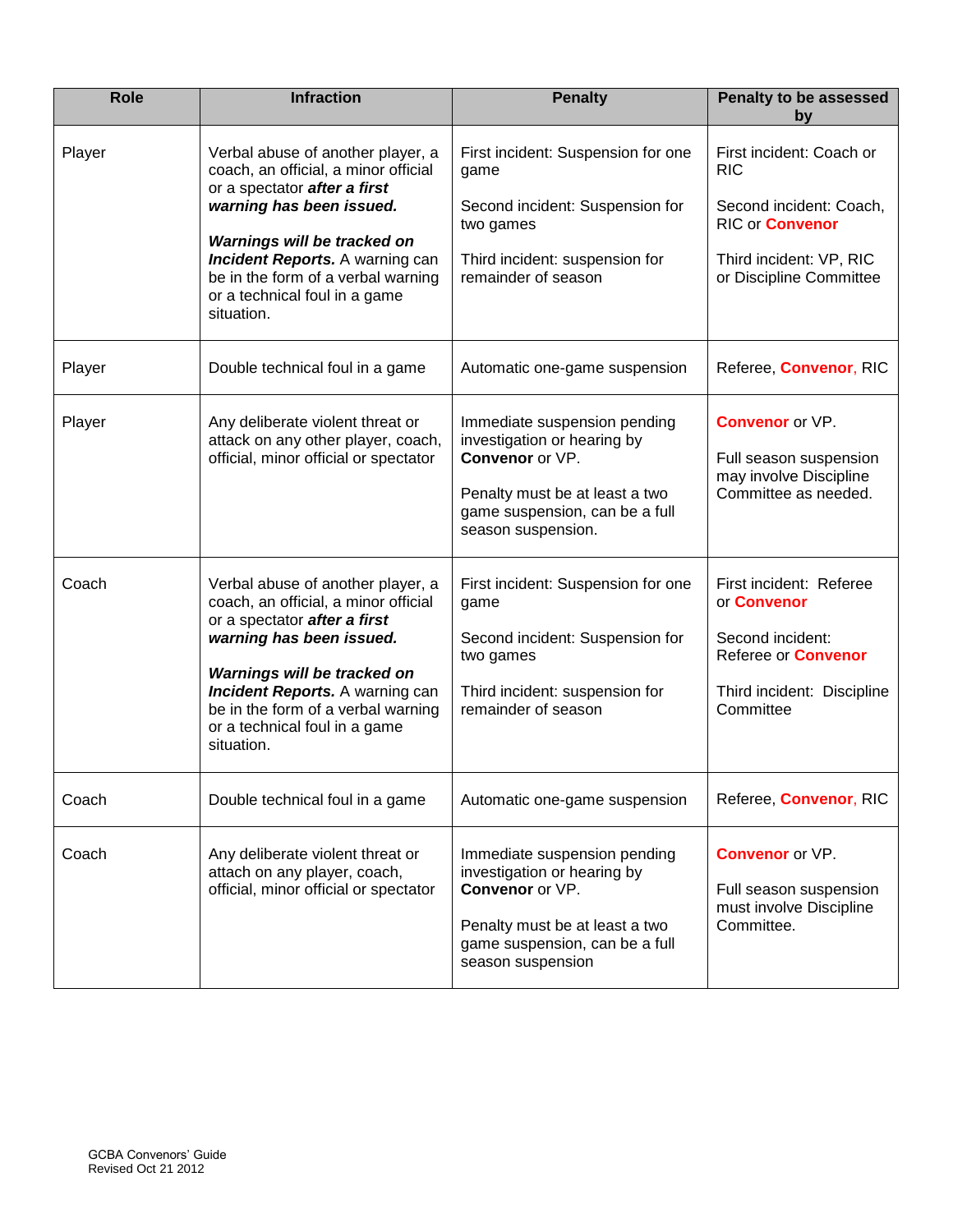| <b>Role</b>                                                       | <b>Infraction</b>                                                                                                                                                                                                           | <b>Penalty</b>                                                                                                                                                                                                                                                                           | <b>Penalty to be assessed</b><br>by                                                                                                                                                                                                                                                      |
|-------------------------------------------------------------------|-----------------------------------------------------------------------------------------------------------------------------------------------------------------------------------------------------------------------------|------------------------------------------------------------------------------------------------------------------------------------------------------------------------------------------------------------------------------------------------------------------------------------------|------------------------------------------------------------------------------------------------------------------------------------------------------------------------------------------------------------------------------------------------------------------------------------------|
| Player, Coach,<br>Assistant Coach,<br>Manager, other<br>volunteer | Misconduct in the form of<br>inappropriate language,<br>innuendo, action inside or outside<br>the gym but undertaken in the<br>volunteer role in interacting with<br>players, referees, parents or<br>association officials | Incident report to be filed<br>immediately, swift hearing directly<br>to the VP.<br>Executive to be informed.<br>Suspension pending outcome.<br>Zero tolerance. Warning and one<br>month suspension for first offence.<br>Relief from volunteer opportunities<br>for any future offence. | <b>Discipline Committee</b><br>can/should be engaged<br>depending on the<br>seriousness of the<br>matter.<br>Immediate expulsion is<br>warranted in cases of<br>abuse (physical or<br>verbal), inappropriate<br>behaviour (of a sexual or<br>physical nature),<br>threatening behaviour. |
| Spectators                                                        | Verbal abuse of players, coaches,<br>referees, minor officials or<br>association officials (i.e. gym<br>captains, etc)                                                                                                      | First offence: Warning<br>Second offence: Removal from<br>gym for remainder of that game.<br>Third offence: Removal of gym for<br>one month and suspension from<br>all volunteer activities<br>Fourth offence: Removal from<br>gym for remainder of season                               | <b>Convenor, Referee,</b><br><b>Association Official</b>                                                                                                                                                                                                                                 |
| Spectators                                                        | Any deliberate violent threat or<br>attach on any player, coach,<br>official, minor official or spectator                                                                                                                   | Immediate removal from gym.<br>Immediate filing of report to<br>applicable VP.<br>Suspension from attendance in<br>gym pending hearing.<br>Hearing by VP and/or Discipline<br>Committee                                                                                                  |                                                                                                                                                                                                                                                                                          |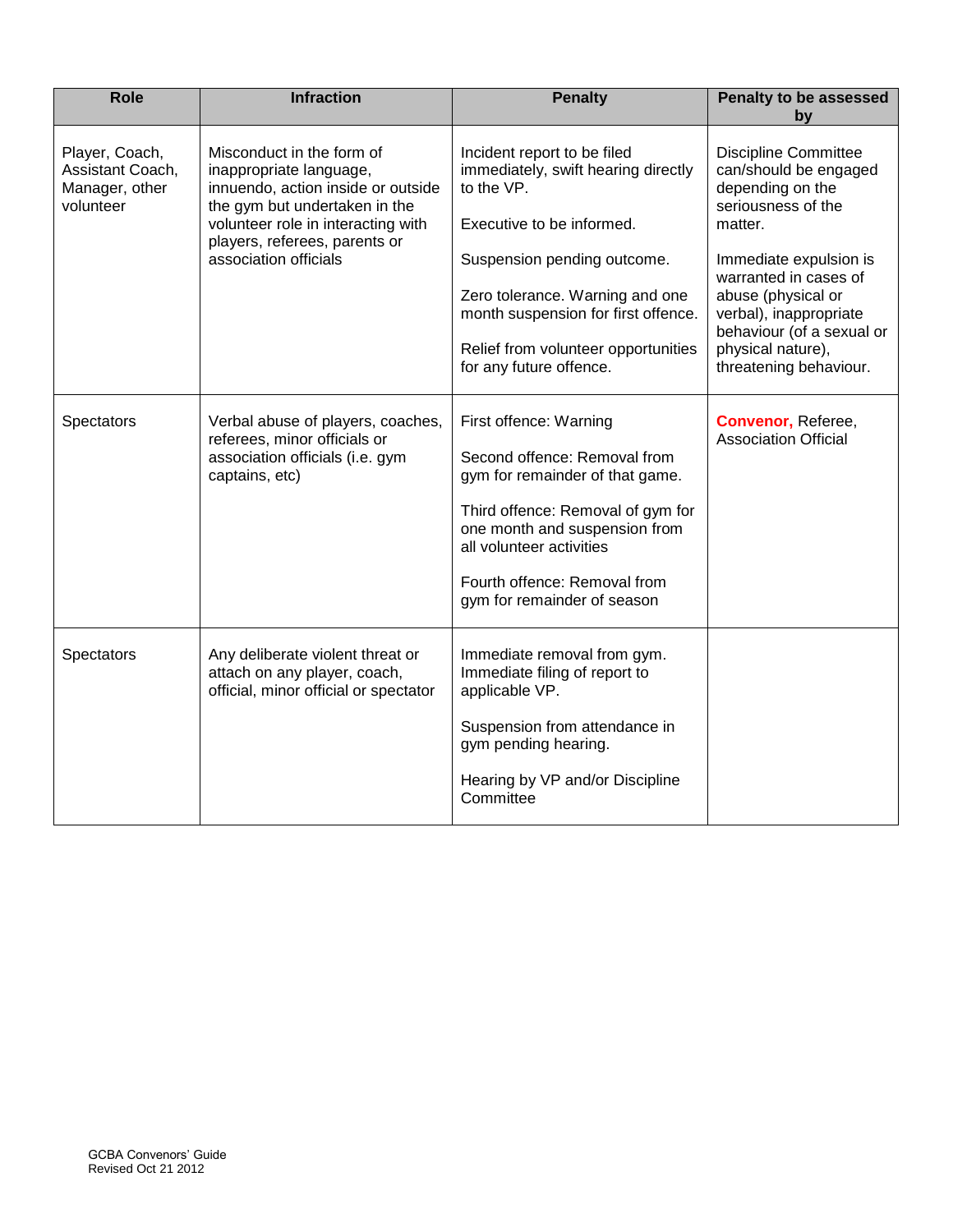## <span id="page-12-0"></span>**5. COMMENTS & COMPLAINTS PROCESS**

As an organization, we are always looking at ways to improve the program. We are open to your comments and suggestions. To ensure your suggestion gets reviewed by the proper authorities, please follow the communication flow below.

Complaints are also an important way to improve the conduct of the GCBA. If the complaint is important, it should be submitted in writing. Only written complaints will be acted upon.

Complaints concerning an individual, team, team official, parent or fan that engages in activity on or off the court which threatens the welfare of others or makes a travesty of the game should be directed through

## **Coach → Convenor → Director → VP House League → Executive**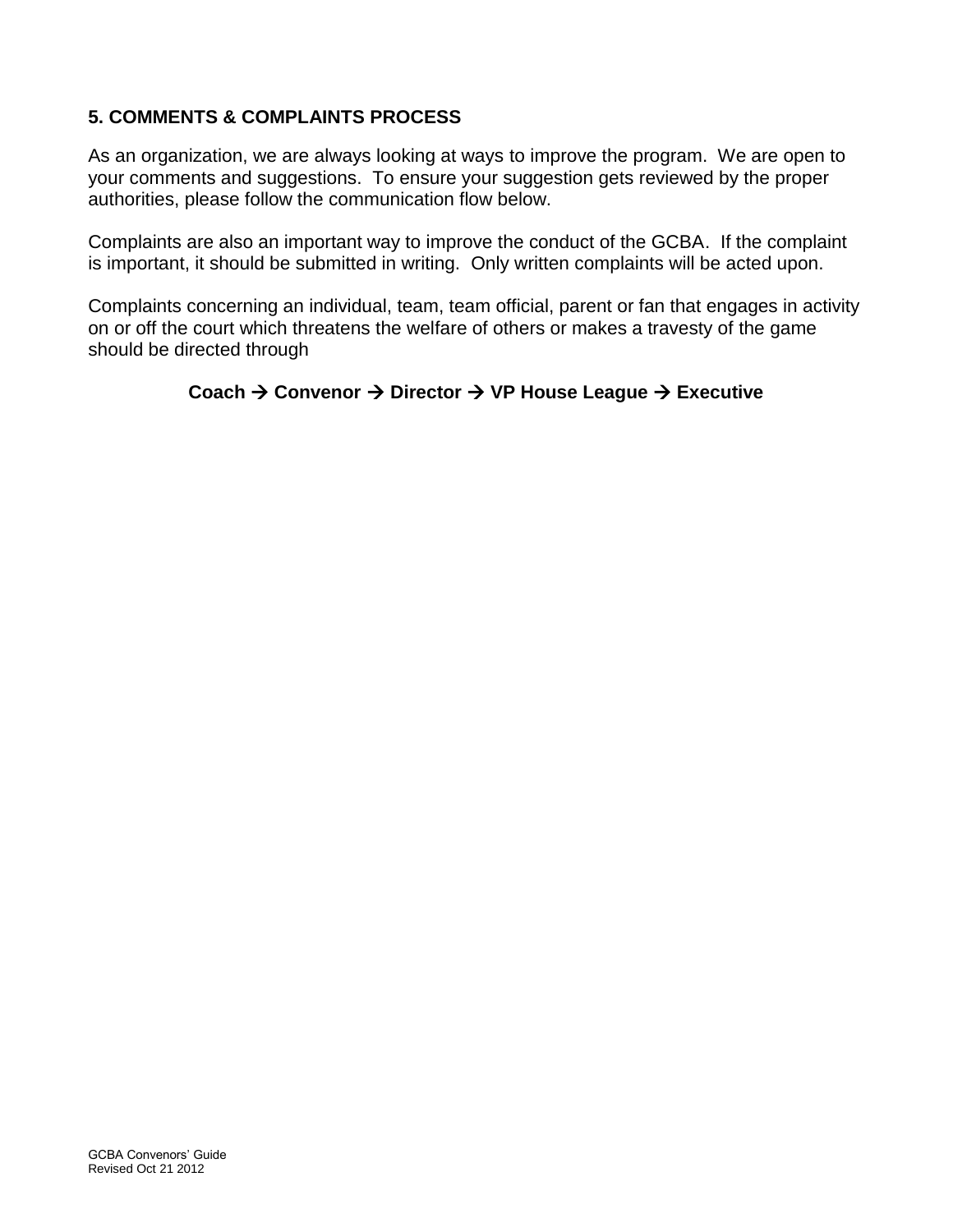#### <span id="page-13-0"></span>**6. CONVENORS' DUTIES**

#### <span id="page-13-3"></span>**6.1 Selection of Coaches**

<span id="page-13-2"></span><span id="page-13-1"></span>Under Construction

## **6.2 Coach Administrative Requirements**

a. Police Checks

## Under Construction

b. Coach Profiles

Under Construction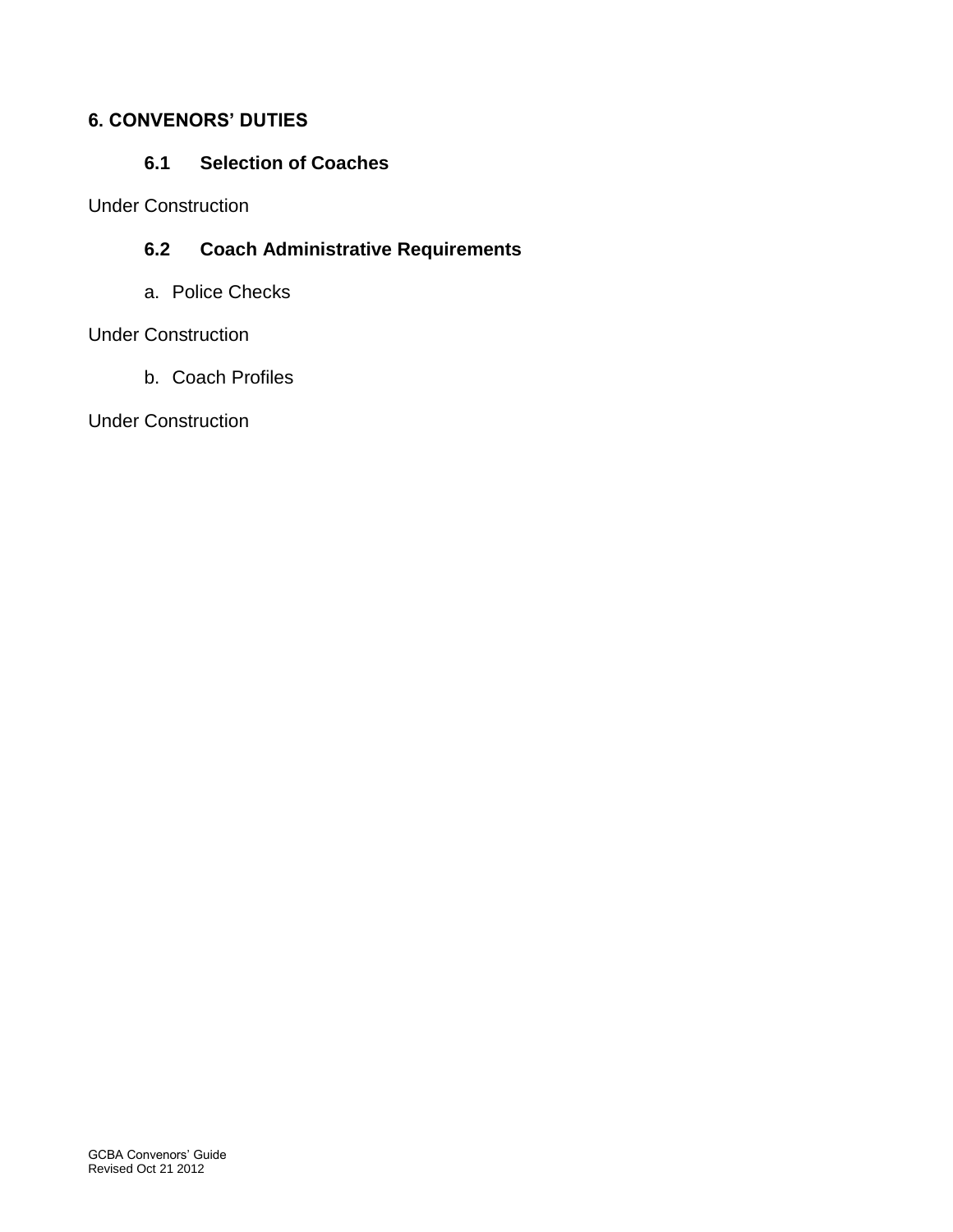## **6.3 Player Evaluations**

<span id="page-14-0"></span>The Player Evaluation process is currently the most important tool we have for ensuring team balance. By taking the necessary time to evaluate players' skills, attributes and their abilities to contribute in game situations, we are able to provide a ranking ("score"). This score will be used in the

a) pending team selection process or the [draft process \(see 6.4\)](#page-20-1) to ensure equal distribution of talent amongst teams and;

b) during the [team balancing exercises \(see 6.9\)](#page-24-1) soon after season start-up.

We have scheduled two weekends for the Player Evaluations. This will allow for more time "up-front" to properly rank the players. The two sessions will also help when players are not able to make one of the sessions. By at least attending one session, we will have a score for all players. Players with "zero" at the draft are wildcards and always disrupt the team balancing exercises.

Further to this, there is a tendency to want to rush into the regular season games and get to playing. Coaches will profess that they will take any team and make them a contender. However, this is seldom the reality after a 70-20 thrashing and coaches and parents will demand changes. Making team changes (transferring players) after the season has begun is very onerous. Once teams have been selected, making changes will require changes to practice nights/gyms, jerseys, carpools, height for height, etc. (see 6.9 Team Balancing).

**Note** – Wolverines' teams will most likely not have been selected by this time, therefore it is imperative that all potential House League players attend. We require a "score" for every player.

## **6.3.1 Pre-Evaluation Preparation and Phone Calls**

A portion of the Coaches' Orientation meeting will be allotted to preparing for the Evaluation process. Once coach contact information has been gathered, the Convenors will distribute a list of players registered in the division. These players are to be invited to the Evaluations and need to be called and informed of the time and gym.

**Note** - Please ask the boys to bring a ball (if they have one) and to get there a little early so that we can get them "registered" (put a number on their leg) for the evaluations.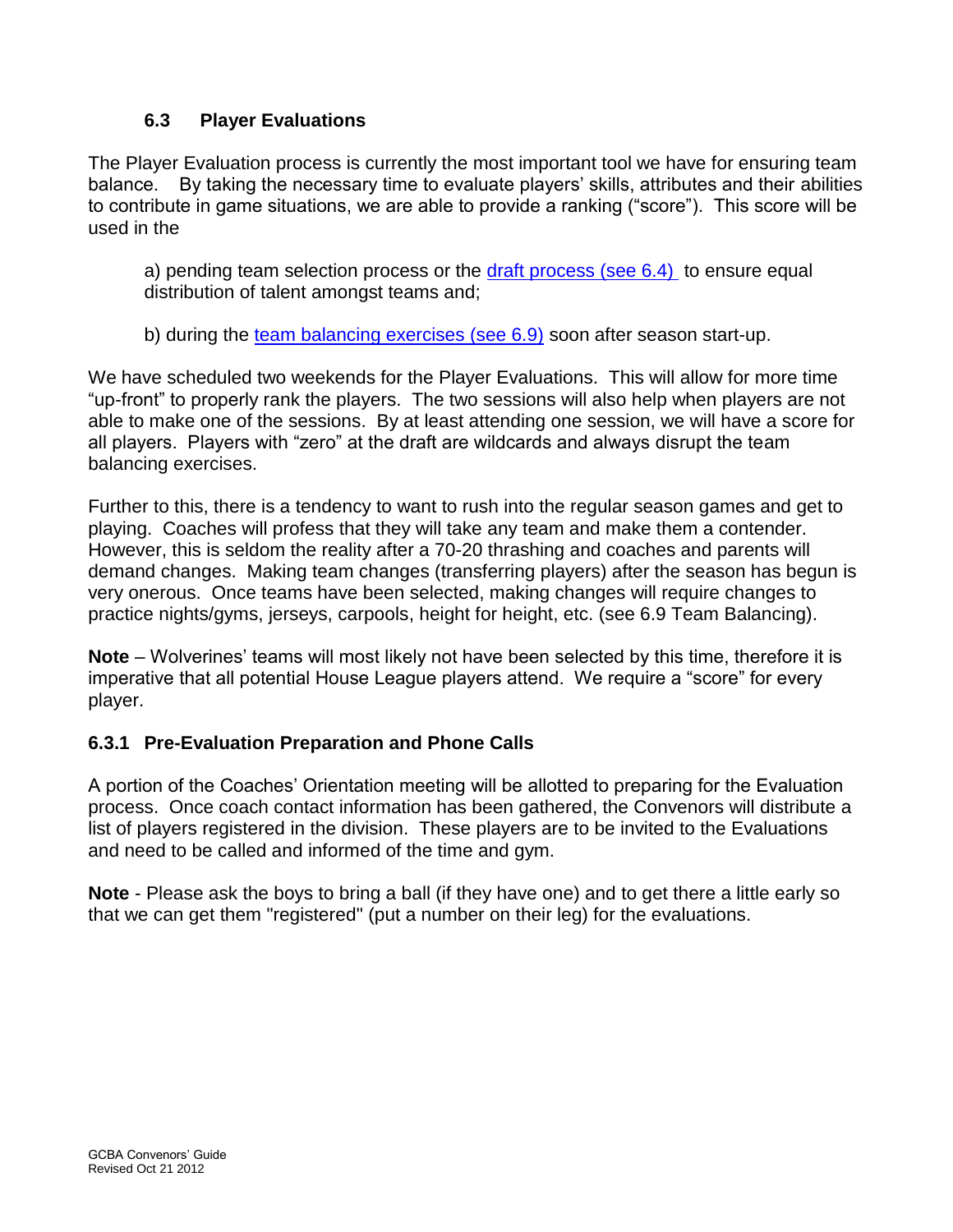The allotment of time for Evaluations is dependant on the age group, the gyms available and total number of registrants. There are many configurations but the two most practiced are as follows:

- a. One Gym Configuration
	- Plan for several one hour sessions with a 10 15 minute rest break in between for your coaches.
	- Invite approx 20 25 players to each session.
	- 1/<sub>2</sub> hour for skill evaluations.
	- $\frac{1}{2}$  hour for scrimmage evaluations.
- b. Two Gym Configuration
	- Plan for two (1.5 hour) sessions.
	- Invite approx 70 players to each session.
	- 1 group of 35 will go to the hardwood floor for scrimmage evaluation
	- 1 group of 35 will remain on the tile floor for skill evaluation
	- Rotate these two groups after approx 45 minutes.

## **6.3.2 Pre-Evaluation Gym Set-up**

Ensure that you arrive to the gym early enough to set-up.

- Set-up a Registration desk outside of the gym with chairs (pens, markers).
- Assign coaches to a station. They should stay at the one station for the duration of the evaluations to ensure consistent scoring.
- Provide coaches with evaluation sheets (fig 6.3.a) and scoring Rubic.
	- o Coaches should bring a clipboard to write on including pen or pencil
- Set-up cones and tape measure (for height)

**Note** - When you spot an eager parent that could or would be a coach, send them to the Convenor.

## **6.3.3 Registration Desk**

The Evaluation score sheet should be prepared in advance, by time slot, and will typically look as per sample provided (see fig 6.3.a)

The goal of the Registration desk is just to get the numbers on the kid's legs and get them into the gym. To eliminate long line-ups:

- Write their number on the players leg with a marker... use a tape around their leg if they don't want it on their skin
	- o Look up their assigned player number from the master sheet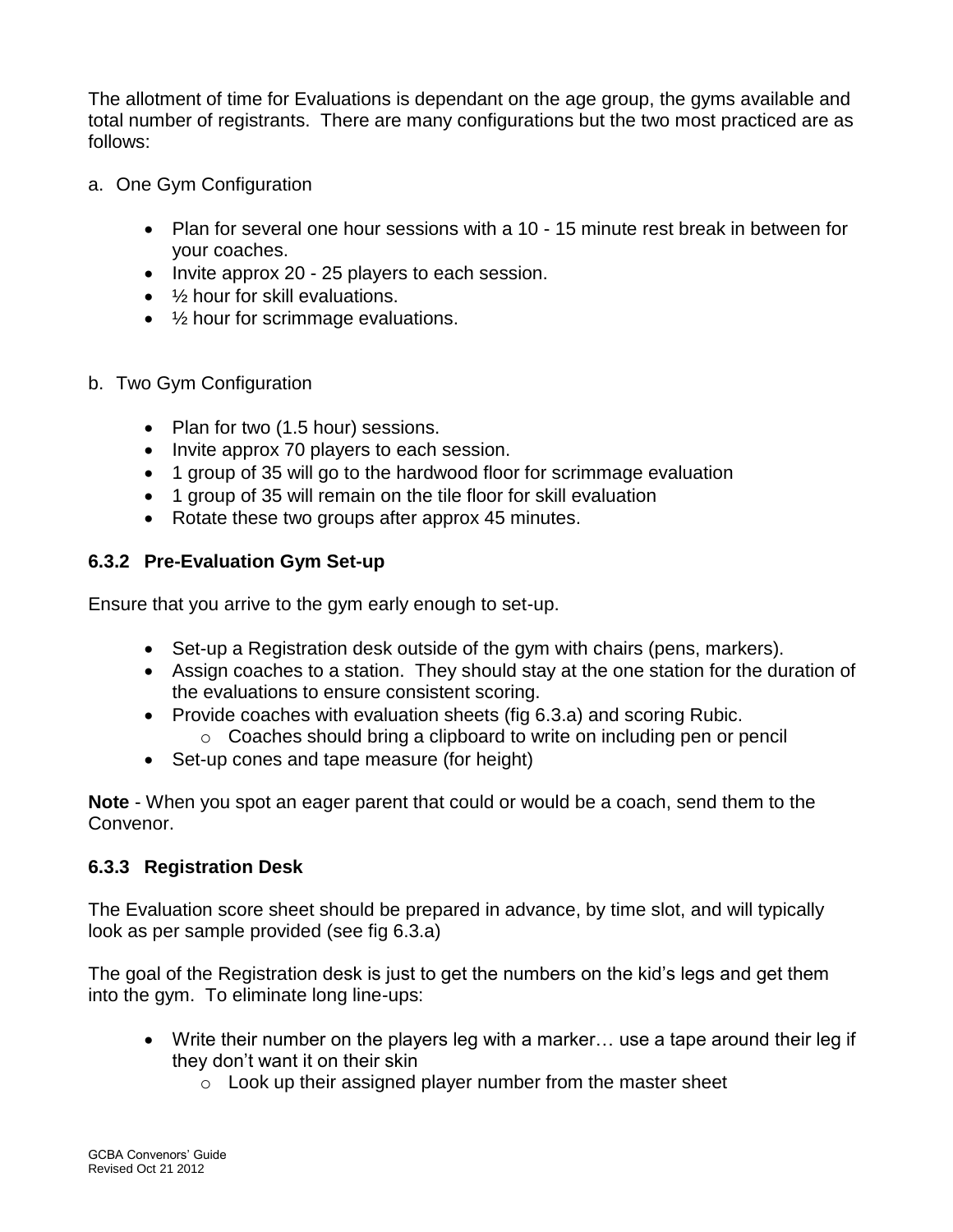- If a player shows up that is not on the list, complete ALL their info at the bottom of the form (space is allocated)
	- o give them the next available number.
- Inform them that they should show up next Saturday at the same time, same place



## **6.3.4 Speed and Height Station**

- a. Measure the players' height in inches (needed for database purposes)
	- Time permitting; you can also measure the players jumping ability. Using the same set-up, ask that they take standing two-foot jump and touch the tape as high as they can.
- b. Dribble as fast as they can from point A to point B and back
	- The start and finish lines will be marked on the gym floor (cones)
	- Get the kid ready to run and tell them to wait for whistle
	- Blow whistle while starting the stopwatch
	- Stop watch and record the time on evaluation sheet
	- If we haven't rotated the kids to another drill yet, invite them to try and beat their time and record best time

## **6.3.5 Lay-up Evaluation Station**

- Review the Evaluation Rubic for scoring scale.
- Players will be asked to do lay-ups
- Give them the option of doing a lay-up from the right or left side
- Use the comments section of the form freely on relevant observations.
- Continue to run drill until notified to rotate players.

## **6.3.6 Shooting Evaluation Station**

- Review the Evaluation Rubic for scoring scale.
- Players will be asked to do 5-10 jump shots each from around the key
- An 'X' will be placed in five  $(5)$  spots around the key
- One player will shoot a jump shot from each spot consecutively while the other retrieve the balls (spread the other kids around the key)
- Use the comments section of the form freely on relevant observations.
- Continue to run drill until notified to rotate players.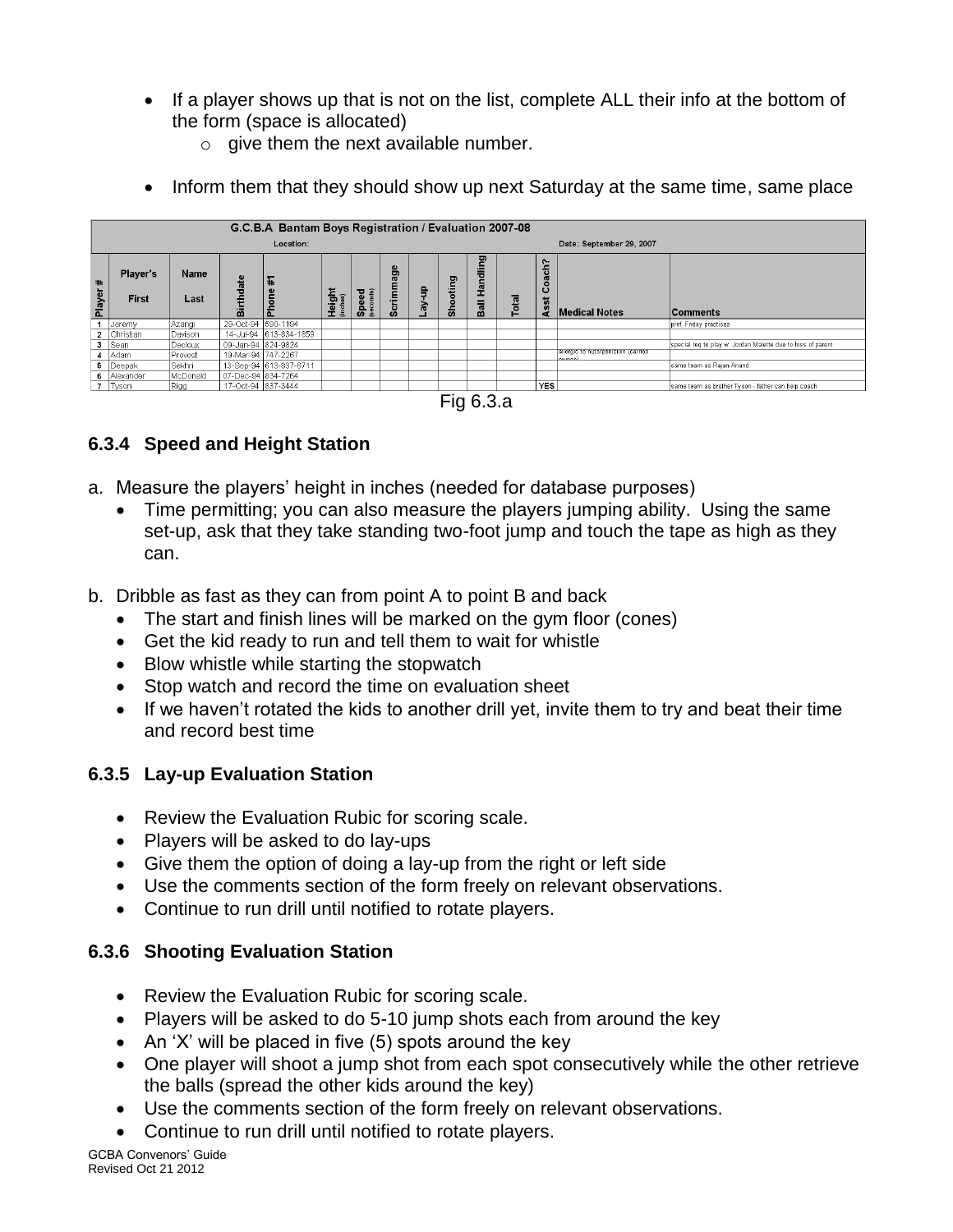GCBA Convenors' Guide Revised Oct 21 2012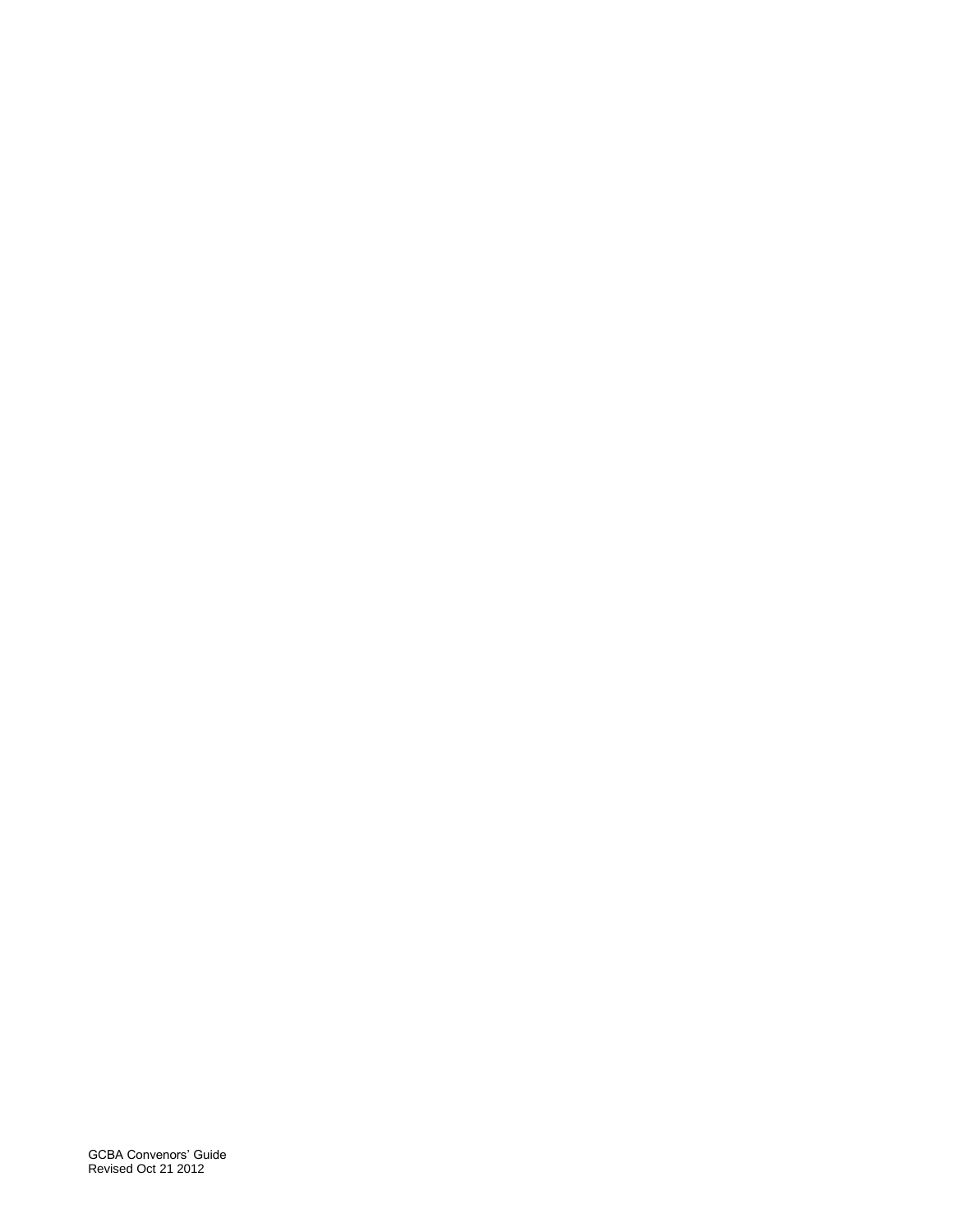## **6.3.7 Dribbling & Ball Handling Evaluation Station**

- Review the Evaluation Rubic for scoring scale.
- Seven (7) to eight (8) cones will be staggered on the floor gym
- The players must dribble around the cones and come back
- The next player should already have a ball on hand ready to do the drill
- Use the comments section of the form freely on relevant observations.
- Continue to run drill until notified to rotate players.

#### **6.3.8 Passing Evaluation Station (Optional – Not Required)**

- Review the Evaluation Rubic for scoring scale.
- Players will be facing each other
- Player is asked to bounce pass the ball to the other
- Player is asked to do a one-hand overhead pass to the other
- Player is asked to do a chest pass to the other
- Use the comments section of the form freely on relevant observations.
- Continue to run drill until notified to rotate players.

#### **6.3.9 Scrimmage Evaluations**

- Review the Evaluation Rubic for scoring scale.
- Ensure you substitute players.

#### **6.3.10 Evaluation Session Wrap-up**

At the end of the session the Convenor/coordinator will bring the players together for a wrapup discussion.

- Thank them for attending
- Explain the next steps
	- $\circ$  Either inform them that they should show up next Saturday at the same time, same place or;
	- $\circ$  Teams will be drafted based on the Evaluation results. Players will receive a phone call from their coach informing them of their first practice or game.
- Explain special requests policy.
	- o GCBA committed to balanced teams and cannot promise that friends will be on the same team.
	- o Conflicts due to scheduling not already identified on the registration forms will not be addressed until player movement freeze (2 weeks) has passed. Due to the shear amount of administrative burden during start-up, we require 2 weeks for bedding-down.
- We always require more coaches, please see Convenor.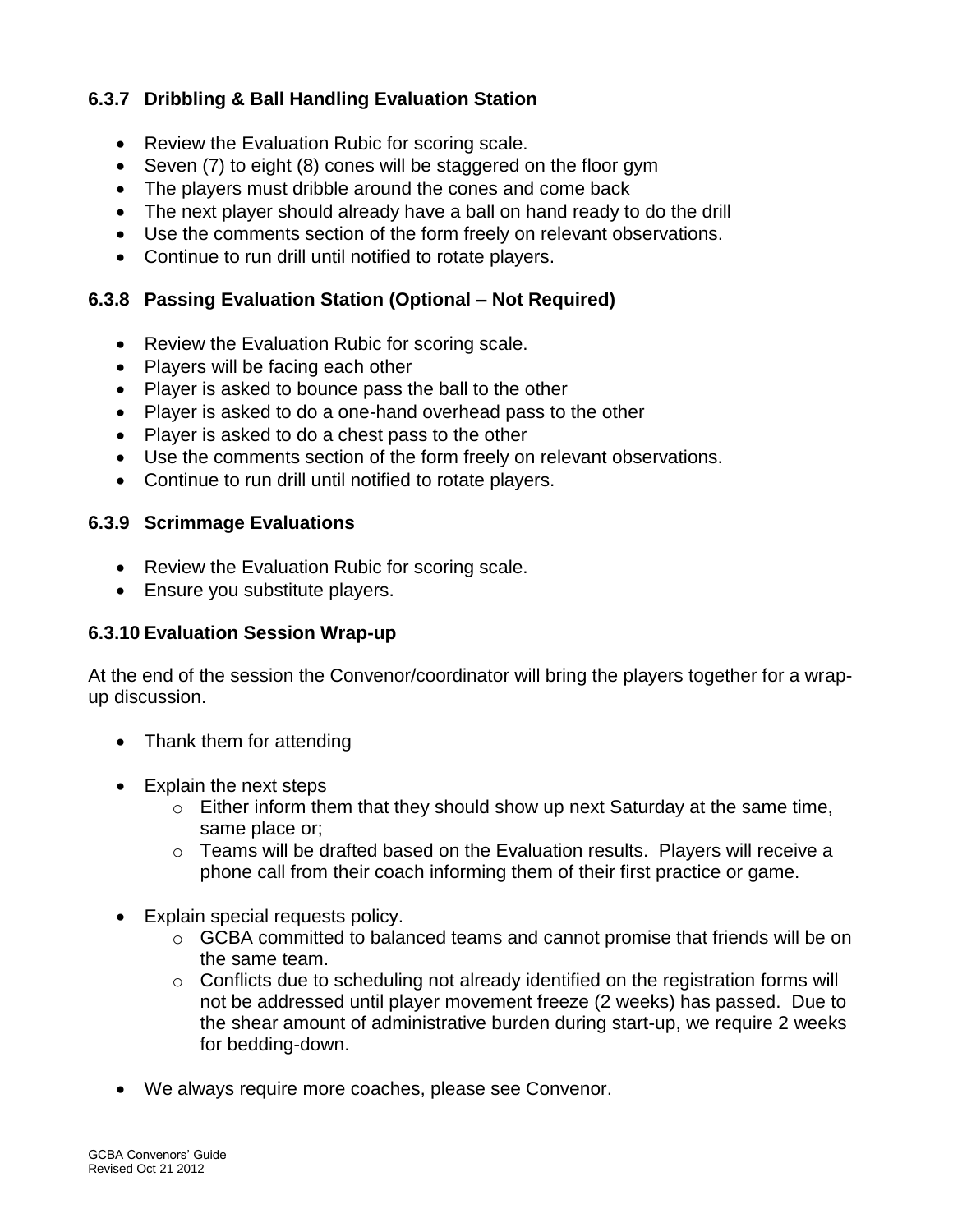## **6.3.11 Gym Setup Configuration**

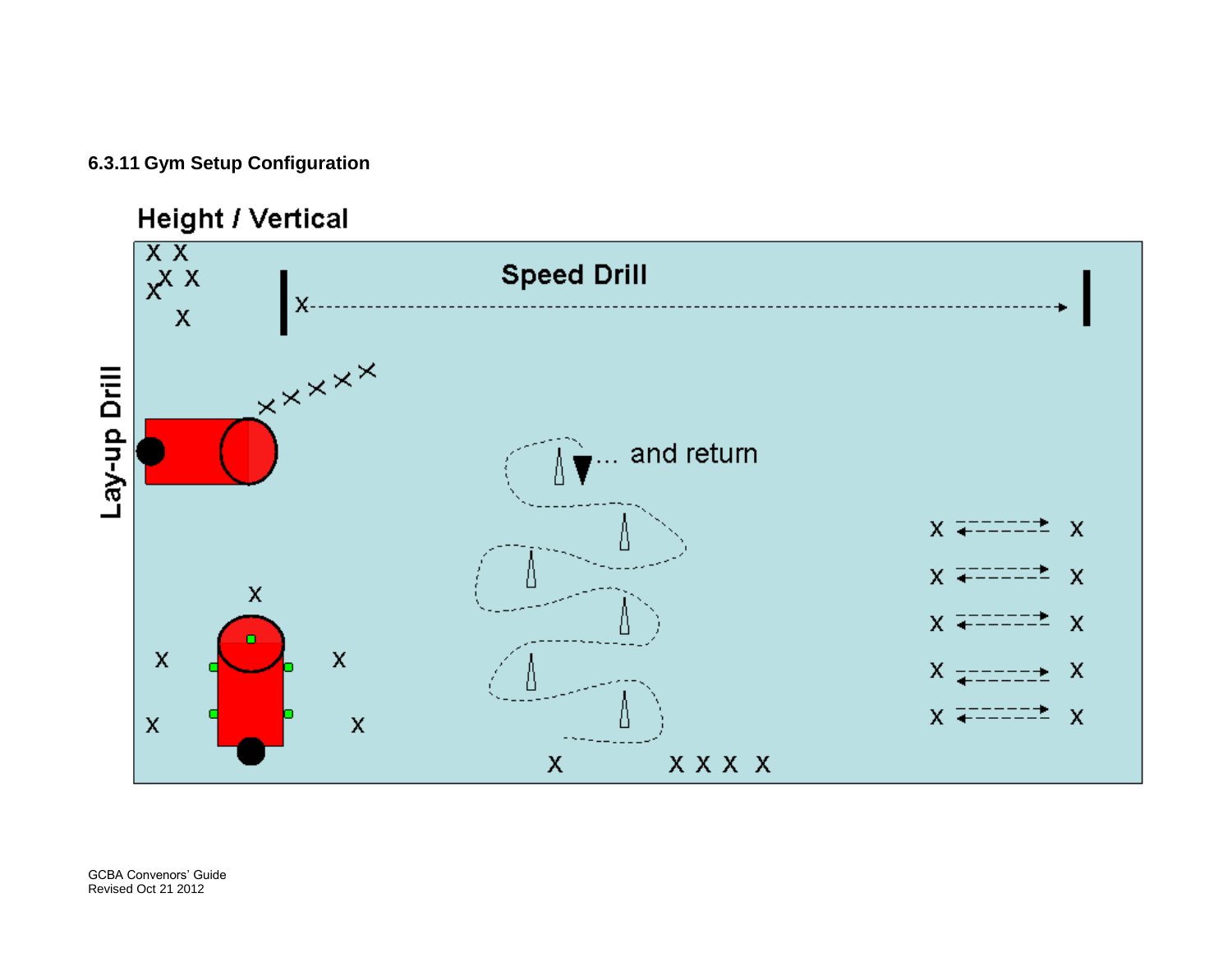## **6.4 Assigning Practice Times and Gymnasiums**

<span id="page-20-0"></span>Before the commencement of team selection or the draft, all coaches will select their preferred practice times and gyms (see 6.4.a) from the list of the available slots. This is **very important** as it will impact your selections during Team Selection and/or the Draft.

| <b>MON</b>   | <b>Terry Fox</b>     | $6 - 7$   |
|--------------|----------------------|-----------|
| <b>MON</b>   | ST Joseph            | 630-730   |
| <b>MON</b>   | Henry Munroe         | $7 - 8$   |
| <b>TUES</b>  | R Hopkins            | 630-730   |
| <b>TUES</b>  | <b>Des Sentiers</b>  | $7 - 8$   |
| <b>TUES</b>  | Jeanne Sauve         | $7 - 8$   |
| WED          | <b>ST Theresa</b>    | $6 - 7$   |
| <b>THURS</b> | <b>Des Sentiers</b>  | $6 - 7$   |
| <b>THURS</b> | R Hopkins            | 630 - 730 |
| <b>FRI</b>   | <b>Forest Valley</b> | $6 - 7$   |
| <b>FRI</b>   | L'Etoile             | $7 - 8$   |
| FRI          | R Hopkins            | $7 - 8$   |
| FRI          | Trillium             | $7 - 8$   |
|              |                      |           |



## **6.5 Team Selection and Draft Procedures**

<span id="page-20-1"></span>It is at the discretion of each Convenor as to how to proceed with Team Selection. You can either use the compiled evaluation scores to create the needed teams yourself or you can employ the Draft Process (as outlined below). Unfortunately, there are advantages and drawbacks to both.

At the start of the season, many coaches won't care about who they have on their team and will just like to get down to contacting their players for the first practice. The Convenor-driven team selection process is a quicker method but adds more work to your plate and has (in the past) lead to many disputes over "stacking teams". Furthermore, many convenors are parents with little or no knowledge of the game of basketball; they have volunteered purely to take on the administrative tasks associated with the post, and therefore, it may be difficult for them to understand the nuances of team balancing.

The Draft Process is more time consuming and requires the coordination of a "Draft Night". It should also be noted that many coaches cannot or choose not to attend and someone else (the convenor or another coach) must make the selections for them. However, this method does allow the coach some flexibility in their team make-up and does place more of the onus on the coach in situations of imbalance.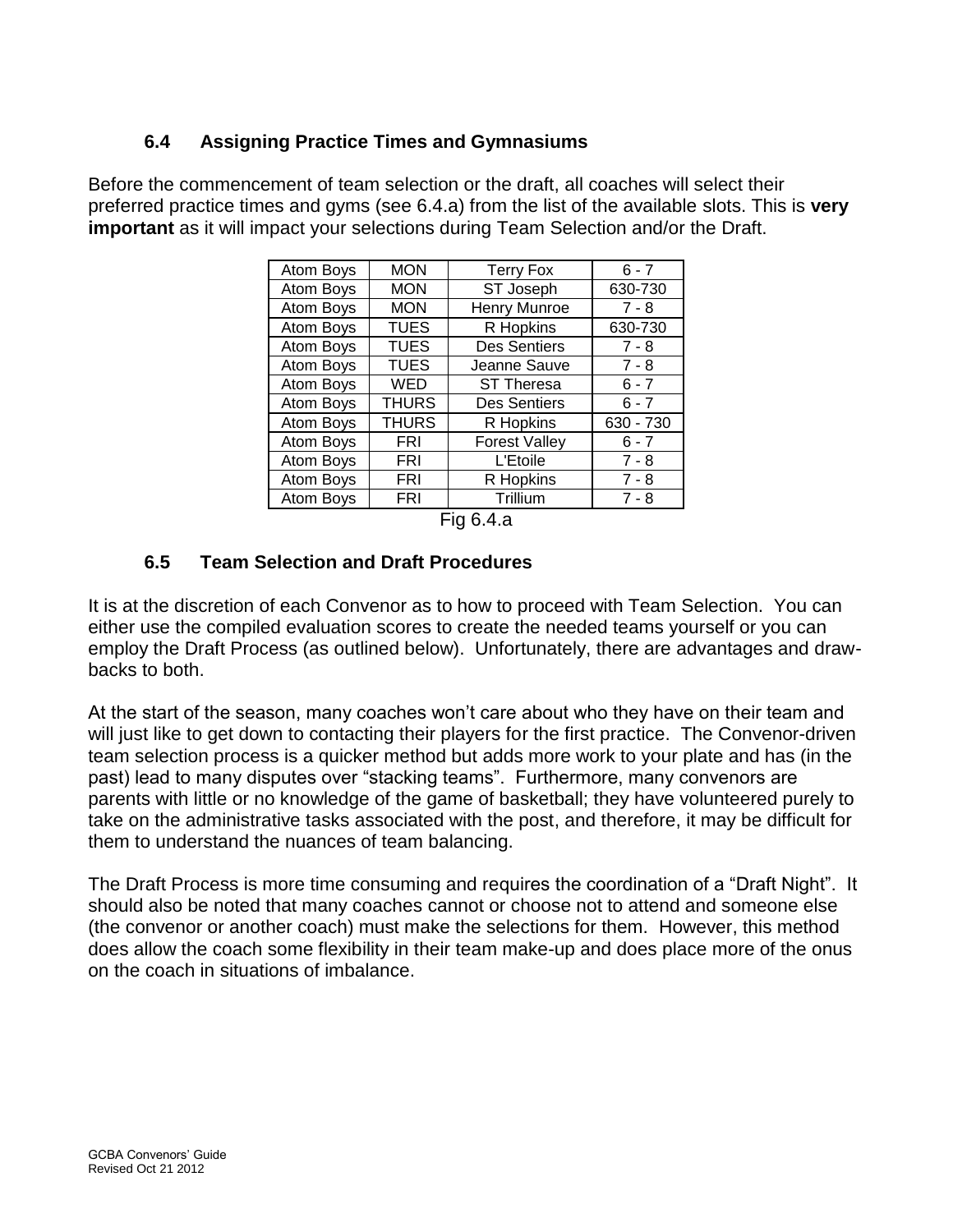## **6.5.1 The Draft**

- a. Coaches **must** identify their assistants, if known, before the draft begins.
- b. Coaches will be provided with a list of players sorted by age and their scores as rated at the evaluations. (see fig 6.5.a)

| Location:   |      |                          | G.C.B.A Midget Boys Evaluation 2008-09<br>St. Petes H.S. (12:00 to 1:30 & 1:30 to 3:00) |           |              |                         |                         |                    |                |         |                |                  |              |                             | Date: September 27, 2008<br>Date: October 4, 2008 |
|-------------|------|--------------------------|-----------------------------------------------------------------------------------------|-----------|--------------|-------------------------|-------------------------|--------------------|----------------|---------|----------------|------------------|--------------|-----------------------------|---------------------------------------------------|
| #<br>Player | Rank | Player's<br><b>First</b> | <b>Name</b><br>Last                                                                     | Birthdate | #<br>٥e<br>홑 | #2<br><sup>P</sup> hone | Height<br>es)<br>(inche | (seconds)<br>Speed | rimmage<br>မ္တ | 읔<br>ζĒ | Shooting       | Handling<br>Ball | <b>Total</b> | î٦<br>Coacl<br>ぁ<br>⋖       | <b>Medical Notes</b>                              |
| 72          |      | Kyle                     | Johnston                                                                                | 1993      | 830-7919     | 830-7919                | 75                      | 7.60               | 10             | 9       | 8              | 10               | 37           |                             |                                                   |
| 166         | ົ    | Conor                    | O'Hara                                                                                  | 1993      | 424-8750     |                         | 73                      | 8.00               | 10             | 9       |                | 10               | 36           |                             |                                                   |
| 54          | 3    | Joshua                   | Dunn                                                                                    | 1993      | 834-8517     |                         | 72                      | 8.10               | 9              | 8       | 8              | 8                | 33           |                             | allergic to bees/wasps                            |
| 93          |      | Austin                   | Mayers                                                                                  | 1993      | 613-824-9344 | 613-824-9344            | 73                      | 7.80               | 8              | 9       |                | 8                | 32           | coach                       |                                                   |
| 103         | 5    | Justin                   | Mulhall                                                                                 | 1993      | 841-5370     | 841-5370                | 77                      | 8.80               | 8              | 9       | $\rightarrow$  | 8                | 32           |                             |                                                   |
|             | 6    | Scott                    | Adams                                                                                   | 1993      | 830-5034     | 830-5034                | 70                      |                    | 8              |         | $\rightarrow$  | 9                | 31           |                             |                                                   |
| 13          |      | Kenny                    | Bastien                                                                                 | 1993      | 613-834-3894 | 613-837-4059            | 68                      | 8.10               | 8              | 8       | $\overline{ }$ | 8                | 31           | asst coach at younger level |                                                   |
| 86          | 8    | Alexandre                | Leduc-Letang                                                                            | 1993      | 613-830-4669 | 613-830-4669            | 70                      | 8.50               |                | 9       | 6              | 9                | 31           |                             |                                                   |
| 104         | 9    | Olivier                  | Munro                                                                                   | 1993      | 824-0067     |                         | 69                      | 8.80               |                | 8       | 6              | 10               | 31           |                             |                                                   |
| 45          | 10   | Christian                | Davison                                                                                 | 1994      | 613-834-1859 | 613-834-1620            | 76                      | 9.30               | -              | 8       | 6              | 9                | 30           |                             |                                                   |
| 48          | 11   | Sacha                    | Desiardins                                                                              | 1993      | 613-834-9354 | 613-834-9354            | 73                      | 8.40               | 8              |         |                | 8                | 30           |                             |                                                   |
| 58          | 12   | Jeremy                   | Finn                                                                                    | 1993      | 613-841-3854 | 613-841-3854            | 69                      | 8.80               | $\overline{ }$ | 8       | -              | 8                | 30           |                             | allergic to almonds & hazelnuts                   |
| 102         | 13   | Cole                     | Mooney                                                                                  | 1993      | 613-834-1701 | 613-834-1701            | 79                      | 9.90               | 9              |         | -              |                  | 30           |                             |                                                   |
| 147         | 14   | Rishi                    | Vala                                                                                    | 1993      | 748-1154     | 748-7573                | 70                      | 9.90               | 8              | 8       | 8              | 6                | 30           | asst coach                  |                                                   |



**Note** - It is recommended that a volunteer from each division assist the Convener of the division keep track of all the picks and scores.

Draft sheets will be provided for coaches to keep track of their picks and scores.

- c. Where possible, Convenors should highlight ex-Wolverines or SELECTS players. The evaluation numbers may not truly represent their capabilities.
- d. Where possible, Convenors should highlight the taller players. If there are enough, they **could** be evenly distributed amongst teams to begin. The team drafting first would get the highest ranked tall player. Then for the second round, the coach with the lowest ranked tall player would be able to select first. Thereby possibly getting the best guard to go with the weakest centre.
	- Be careful of drafting all height, you will most likely lose some once the balancing exercise starts.
	- Be careful of not drafting any height, nothing says that team balancing will guarantee that you will be compensated.

## **6.5.2 Draft Rules**

- a. Numbers will be placed in a hat (cards from a deck) and each coach will pick a number to determine who goes first in the draft. This # will also become your team #.
	- Scores will be verified at the end of each round.
	- The order in subsequent rounds will be determined by the coach with the lowest point's total.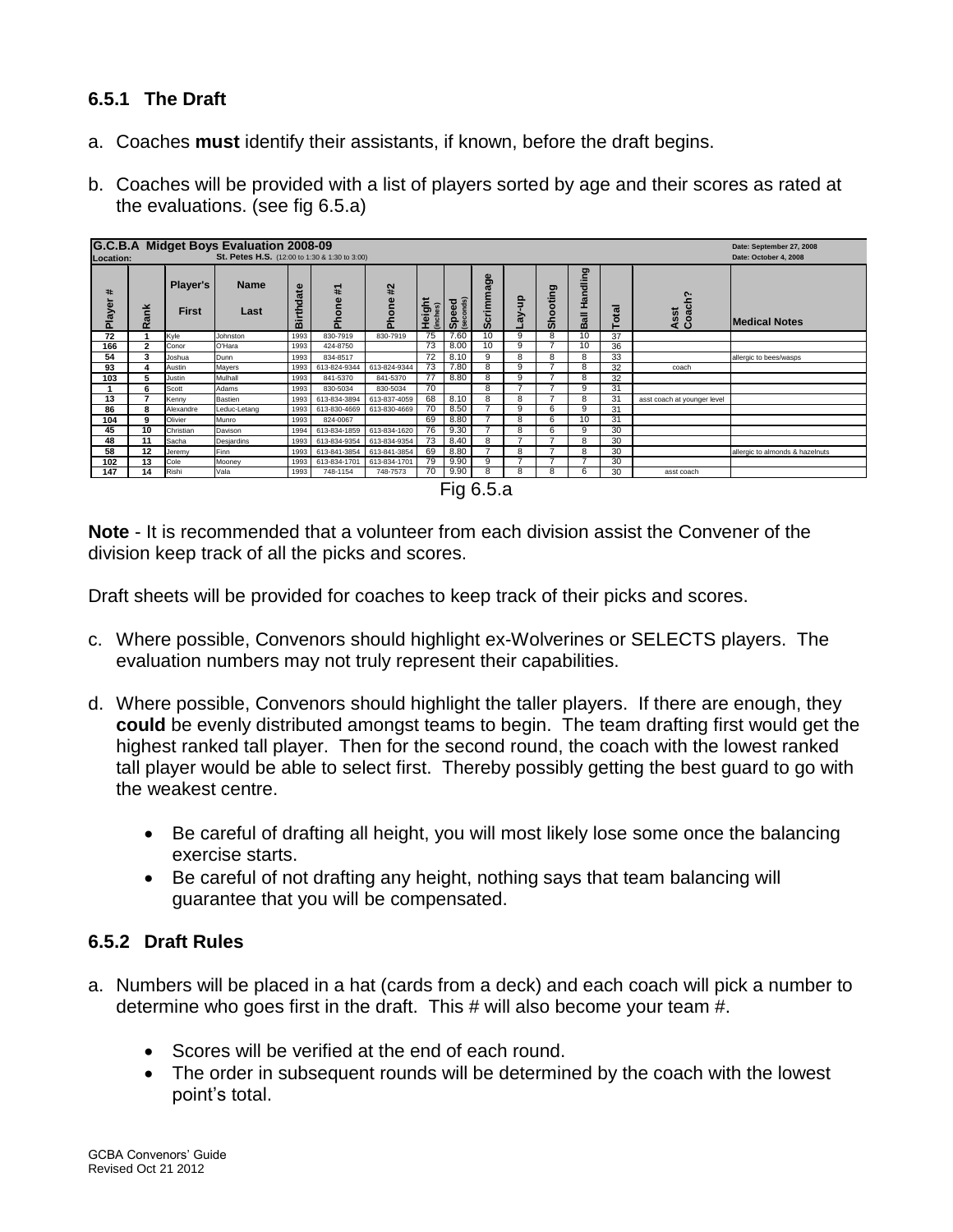- b. A "pick window" of players that are eligible to be selected during the round will be determined by the # of teams (e.g. for 10 teams the window would be 20 players)
	- The pick window will "slide" at the end of each pick, to maintain a 20-player window.

i.e.

- The first coach can select any player in the top 20 (the window).
- By the 10<sup>th</sup> pick, the window would have slid down by 9 spaces. The coach will be able to select any player in the top 29 that have not already been selected. Therefore, this still gives them 20 players to choose from.
- c. If, on his turn, a coach's or assistant coach's son, is within the pick window, he **must** be drafted.
	- Therefore, coaches cannot select the best rated player **and** then pick their son as well.
	- If the coach and the assistant coach's sons are within the same "window", this will be considered a "double pick" and they will **skip their pick** in the next round.

Note - the "double pick" is only valid (see siblings) for when coaches and asst coaches sons are in the same window. Special requests **do not** qualify. These players must be available for any other coach to select in the round should they wish to.

- d. Siblings **must** be drafted together.
	- If the siblings are in the same "window", this will be considered a "double pick" and coaches will **skip their pick** the next round.
	- If the siblings are in different windows, they **must** be selected when the window becomes available.
- e. Please observe any of the special requests/comments found beside a player's name, when making your choice.
	- We only ask that you please make the effort to honour requests to play together.
	- For obvious reasons, all requests cannot be granted.
- f. Younger players will be drafted first.
	- If at the end of the round there are **only 15-20 younger players** left to select from, put these players aside and move to the older players list.
	- Follow the same procedures as before. The window starts again from 1 to 20 and slides down after each pick
	- Once you get down to the end of a round and there are **only 15-20 older players** left to select from, **remove the window restrictions** and open the selection to any remaining players.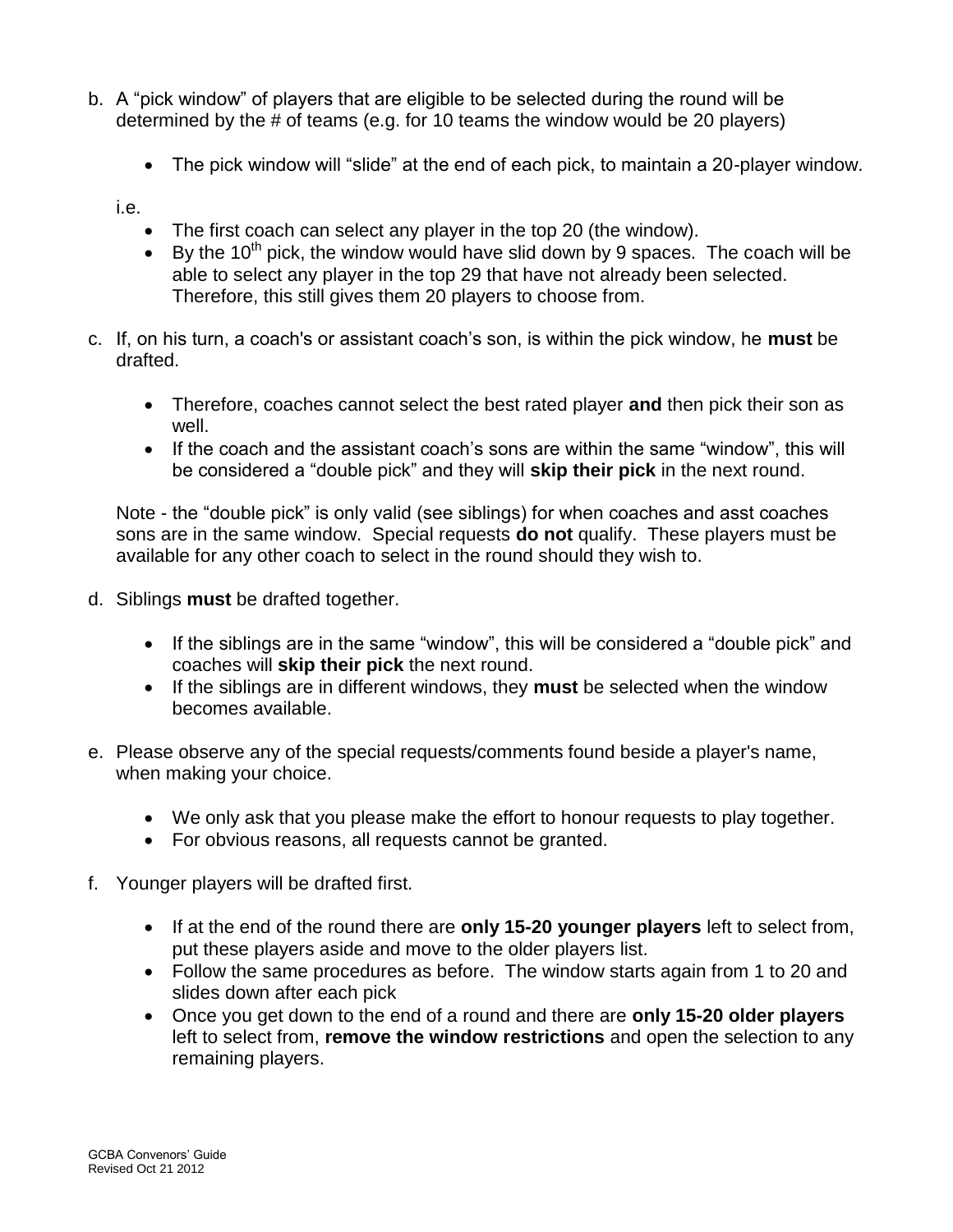## **6.6 Scheduling Regular and Playoffs Games**

<span id="page-23-0"></span>The **GCBA - Game Schedule** template has host of various prepared schedules for your use.

## **6.7 Equipment Distribution and Recovery**

<span id="page-23-1"></span>The GCBA locker [A-6] is located at the **A-1 Mini U Store It** location on Vantage Dr. It can be found behind the MacDonald's on Innes Rd (see fig 6.7.a)



Fig 6.7.a

- a. PRACTICE BALLS: The yellow and green balls.
- b. GAME BALLS
- c. CONVENOR BOXES
- d. TABLETOP CLOCKS
- e. EXTRA EQUIPMENT: If you require any additional equipment (i.e. pylons) please let the Equipment Manger know exact numbers required.
- f. HL JERSEYS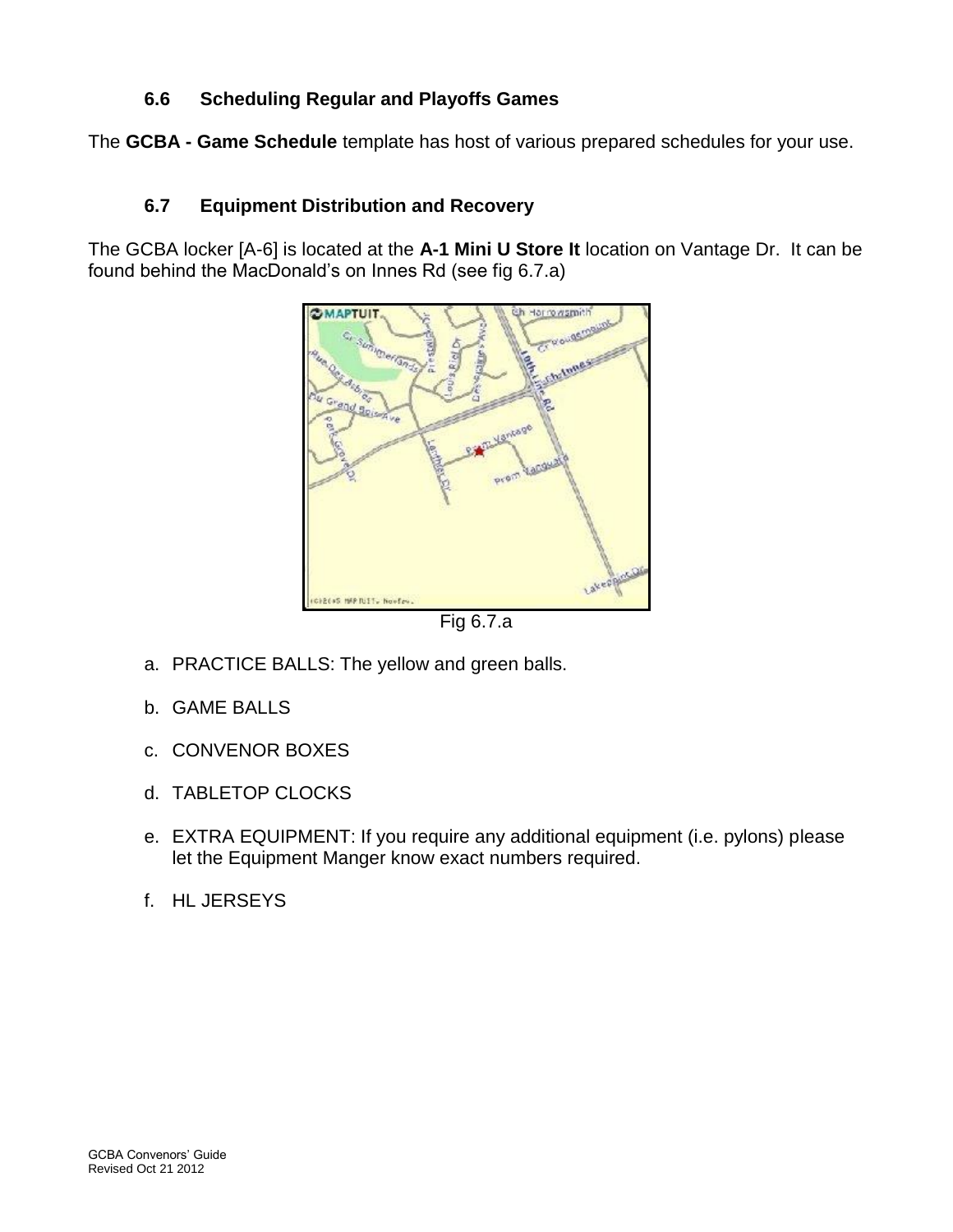## **6.8 Shirt Deposit Cheque and Return**

<span id="page-24-1"></span><span id="page-24-0"></span>Under Construction

## **6.9 Team Balancing**

Under Construction

## **6.10 Equal Play Policy**

<span id="page-24-2"></span>The **GCBA – Equal Play Rotation** template can be issued to coaches for use during games.

## **6.11 Year-End Activities**

<span id="page-24-4"></span><span id="page-24-3"></span>Under Construction

## **6.12 Medal Ceremony**

<span id="page-24-5"></span>Under Construction

## **6.13 Timing and Scoring**

<span id="page-24-6"></span>Under Construction

## **6.14 Convenor Reports**

## **Report 1** – Mid November

- Coaches Profile
- Player list (By team)
- Composite schedule (until Christmas)
- Practice Times/Location (By team)

#### **Report 2** - End of March

- Final League Standings
- Play off results
- List of returning coaches
- Year end player evaluation (by coaches)
- Year end report summary with recommendations for next season

## **6.15 Misc**

<span id="page-24-7"></span>If you ever need to make copies or buy paper/pens, etc. Keep the receipts. You will be reimbursed by the GCBA.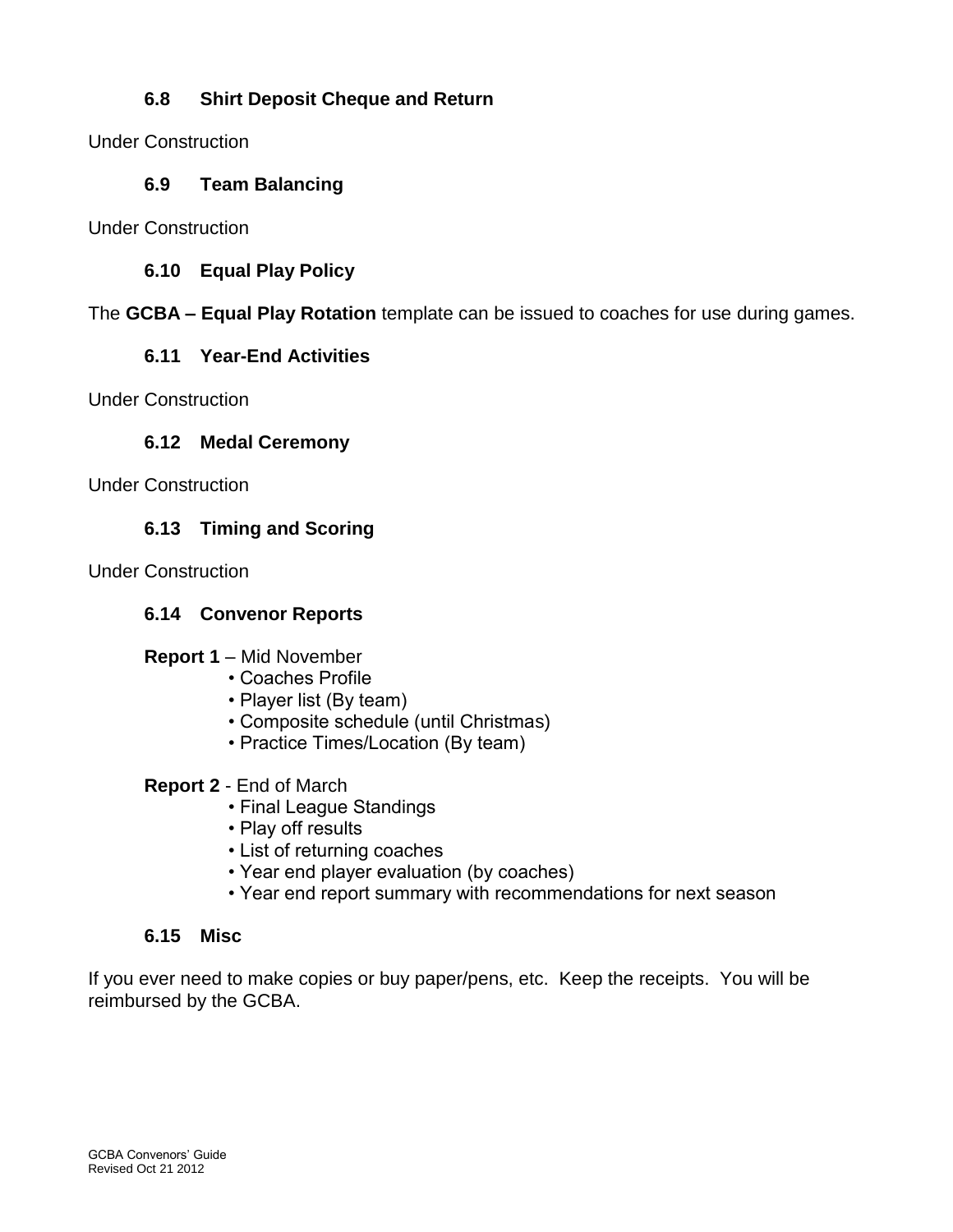## **MANY THANKS FOR YOUR CONTRIBUTION HAVE A FUN SEASON!**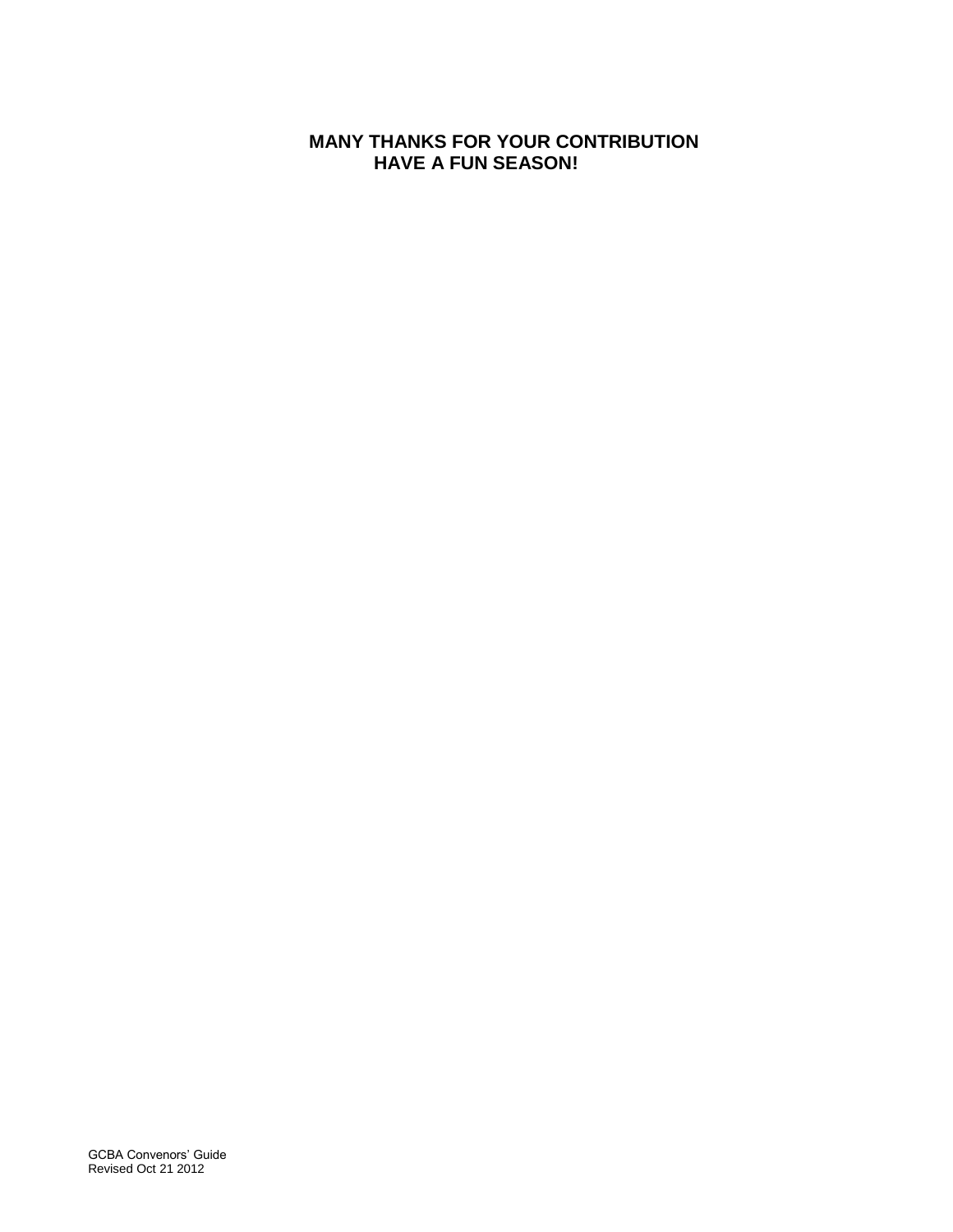## <span id="page-26-0"></span>**7. SAFETY IN THE GCBA**

The following communication item was disseminated to all coaches and assistant coaches (January 25, 2007).

## **7.1 Who is responsible for safety in the GCBA?**

<span id="page-26-1"></span>I have been directed by the Executive to define the responsibility for safety to the convenors and coaches. Who is responsible for safety of the GCBA players when playing games each week? The question is posed as a result of concerns expressed for player safety.

## **7.2 What is the definition of safety in this context?**

<span id="page-26-2"></span>I suggest to you, it is this:

## **Safety Is No. 1, being safe, freedom from danger or risks**

In reviewing our rules, regulations and Guidelines that we provide to convenors and coaches, I could not identify a specific section or paragraph dealing with safety responsibilities. There is no single individual in the association with this overall responsibility defined, as "safety". I would suggest however, that in the definition of roles and responsibilities of all our coaches, convenors and other officials, it is implied. I highlight several instances in the paragraphs below.

Who is responsible for safety when the increased physicality of the game, or increased tempo of the game results in players running at top speeds and slamming into the mats mounted on walls, stages or other players?

I can tell you whose responsibility it is not. It is not the referees. The referee's responsibility is to ensure that the game is called fairly. It is NOT the role of the referee in any game to "tone down" the play. This is solely the responsibility of the coach and barring this, the convenor above him, to counsel the players (or in the convenors case to counsel the coaches) to get themselves under control; to calm down and focus on the play. This means that BOTH coaches must agree to encourage FAIR PLAY and discourage excessively aggressive behaviour that increases the occurrences of fouls and safety concerns.

In several recent discussions, when asked, individuals clearly thought it was the referees' job to calm down the play when the coaches perceived that it was getting out of hand! This is a wrong assumption and must be clarified to ALL convenors and coaches.

The referees are only responsible to call the games as they see it! As we all know this does not mean they will see EVERYTHING, nor will they call EVERYTHING:

- a. because at various levels, they are not experienced enough to do this and
- b. because to call EVERY infraction would destroy the game flow...there would be only fouls shots being shot for lengthy periods of the game.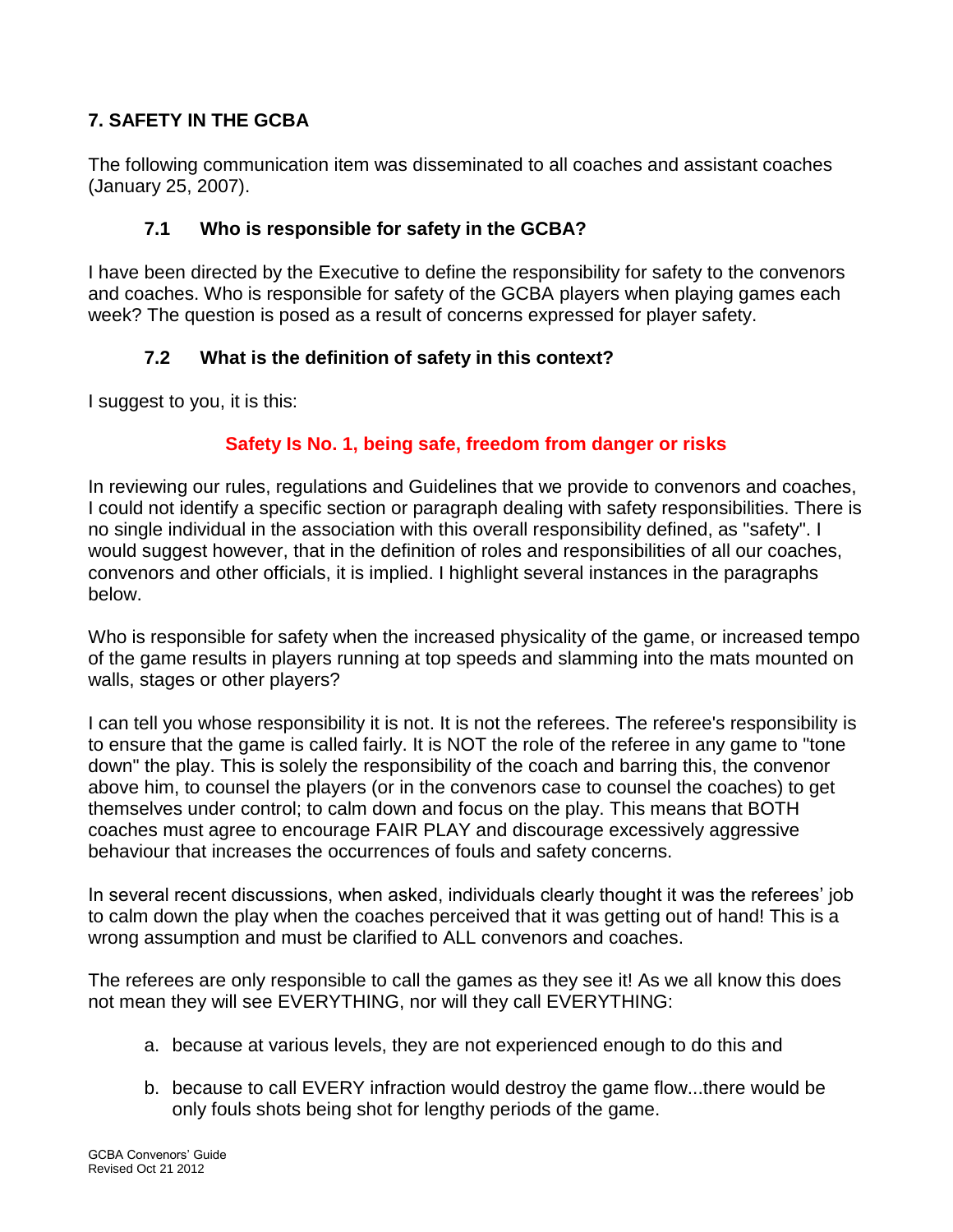Part of the referee training is to distinguish what actions are patently causing disadvantage to the play...and making those calls. This calls for a pretty sophisticated level of assessment in some cases, by young inexperienced referees and therefore in all likelihood will not be consistently applied at this level of play. With this understanding in mind, if it is the coach/parents/convenor's assessment that the play is getting "out of hand" then it is clearly the coach/convenor's job to call the timeout and agree to lower the intensity level. If this is not possible through coaching alone, or one coach still wishes to "take advantage" through intimidation, then it is within the convenor's authority to call for the suspension of the game (i.e.. The Convenor requests time out from referee and requests that referee/trainer rules that the game is over. The rules call this a "suspended game".) The message the GCBA wishes to communicate to the players is - stay focused on playing the game within the rules. If it's getting too rough, then stop fouling! PLAY BALL according to the rules of basketball!

It is the responsibility of each of the coaches to coach and focus their players where safety becomes a concern. Both coaches can work together to ensure the safety of the players. This can be accomplished by calling a timeout and coaching the players to focus and settle down. This will afford an opportunity to reduce the tempo of the game.

The following extracts from the GCBA Team Official Guideline are instances that the responsibilities for safety are implied.

## **Convenor**

- Each Division Convenor shall, on behalf of the GCBA Executive to whom he is at all times accountable, oversee the operation of his/her division. (Section 3a) **Safety is an implied responsibility in the operation of the division.**
- Convenors shall be responsible for ensuring that players and team officials in their divisions follow the Rules and Regulations. Their authority shall complement, but in no way supersede the authorities of referees. (Section 3c)
- Promptly notify VP House League of any difficulties, or potential difficulties (this could be player, parent, facility or official related) within his/her division. (Section 3p)

## **Coaches**

- Coaches shall provide a positive role model for the players at all times, providing a good example both by word and action in the skills of sportsmanship. (Section 4b) **Safety is an implied.**
- Follow basic goals, objectives and philosophy of the GCBA, ensuring that the players have fun and improve their skills. (Section 4b) **Safety is an implied**.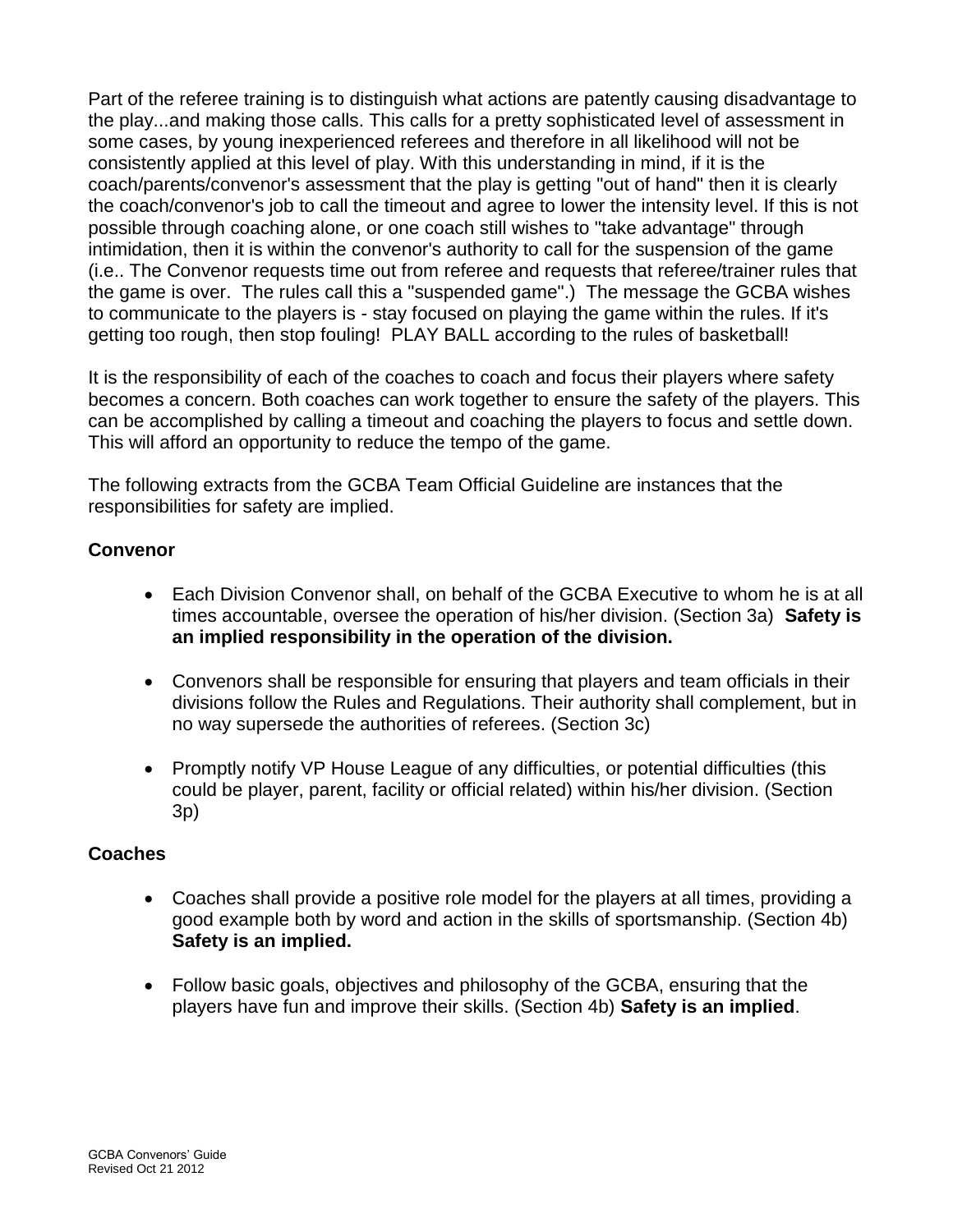## **Fair Play Facility**

 A policy of zero tolerance is in effect throughout the GCBA and any incidents of verbal or physical abuse of team players, spectators, coaches or officials. (Section 6) **Safety is an implied**

In summary, as an association it is clear that responsibility for safety is included in our roles and responsibilities for team officials. Accordingly, as all team officials follow these guidelines, we can be assured that players are afforded the opportunity to play in a Fair Play Facility and safe environment.

Shelley Blais, VP House League Operations Boys Division 2006-07 Anne Couillard, VP House League Operations, Girls Division 2006-07